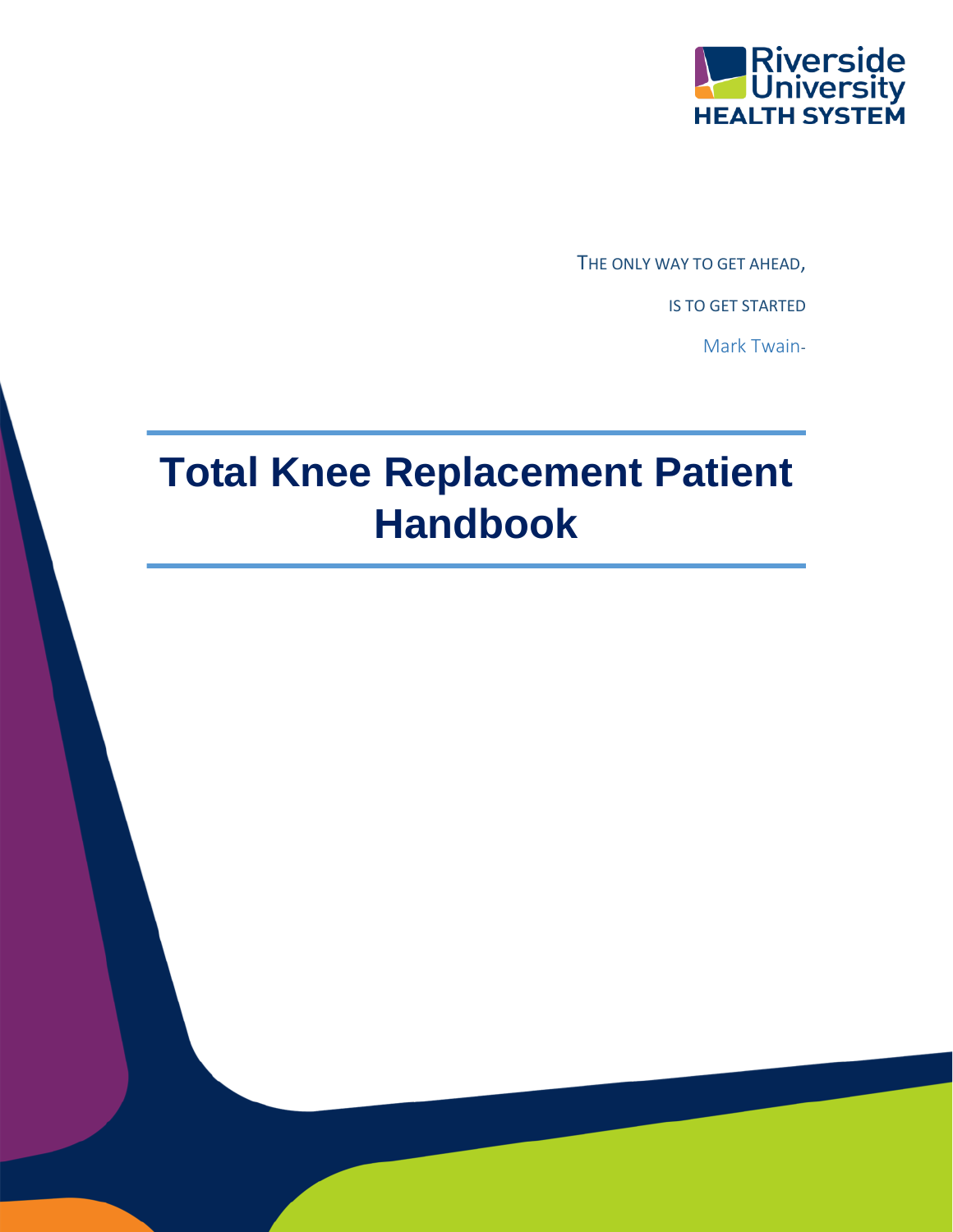# *Total Joint Replacement Center of Excellence*

*Mission: Our program is designed to provide high quality healthcare with an emphasis on patient safety, improved patient outcomes and consistent collaboration of all healthcare providers, to achieve excellence in hip and knee arthroplasty*.

Our program will demonstrate excellence and consistent care of the patient undergoing total hip and knee arthroplasty, beginning at the Orthopedic Surgeon consultation, preoperative evaluation, intraoperative and postoperative episodes of care, and continue through all Orthopedic follow up visits, for a seamless transition through each phase of care.

Our focus on education of the total hip and total knee arthroplasty patient in the preoperative, intraoperative, and postoperative phase of care is a priority. As is including the patient in our decision making process as we address comorbidities, risk factors, preoperative rehabilitation, and discharge planning throughout the continuum of care.

We have designed a shared decision making model which includes defining the roles of the multidisciplinary team members, streamlining procedures and care that are specific to the joint arthroplasty patient, and closely evaluating medications specific for the patient, throughout the continuum of care.

We promise to engage in consistent communication and collaboration of all healthcare providers involved in the total hip and total knee arthroplasty patient throughout the continuum of care, to ensure the best possible outcomes for all total joint replacement patients.

Riverside University Health Systems-Medical Center 26520 Cactus Avenue, Moreno Valley, CA 92555 (951) 486-4000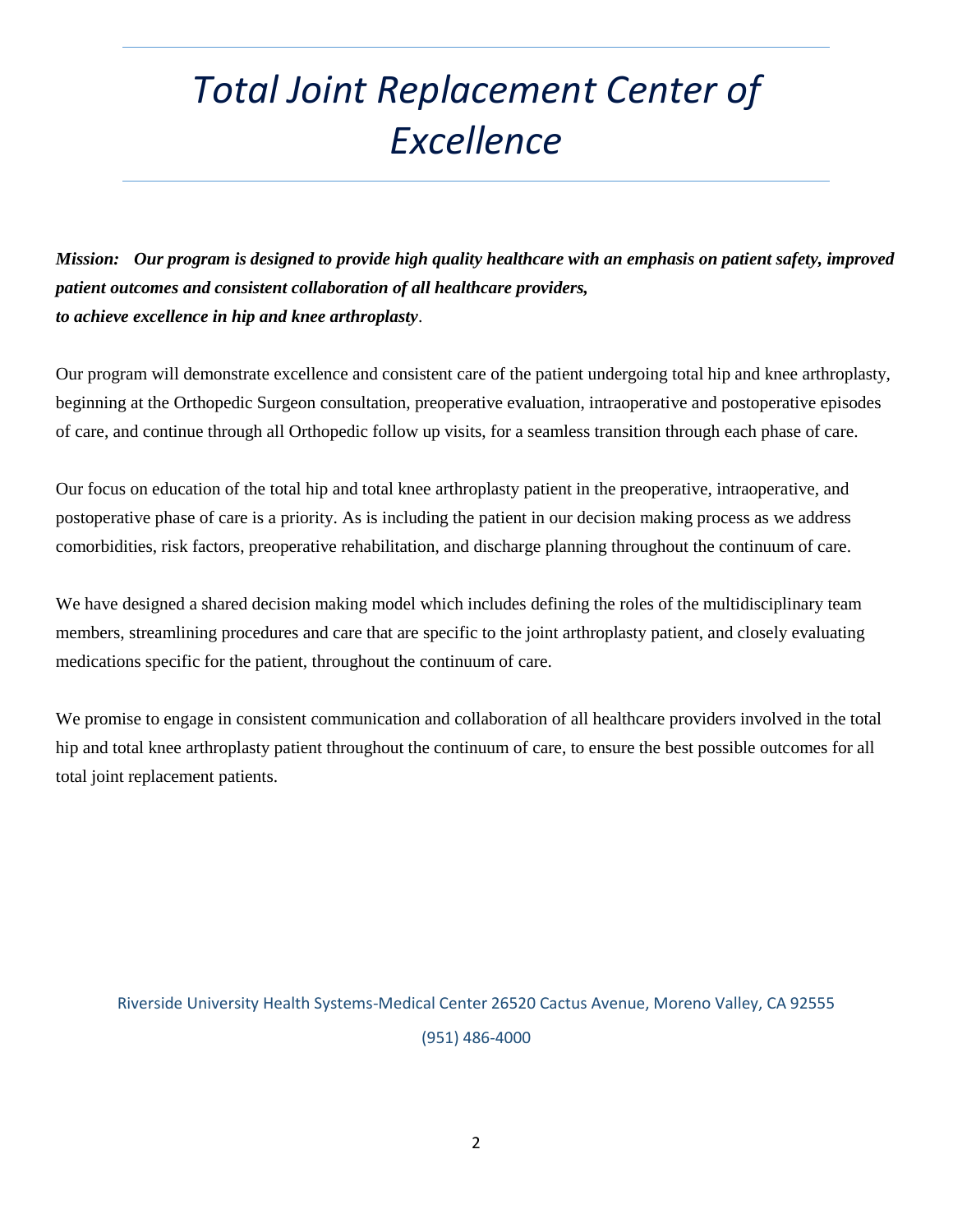### Total Joint Replacement Center of Excellence



A team of healthcare providers is ready to help you prepare for your knee replacement and care during your recovery. Physicians, nurses, physical therapists, and discharge planners are the principal players on your team. Taking an active role in your care is very important to a fast and smooth recovery.

As a patient, your role before and after your knee replacement is important for a fast and successful recovery. It is also important to involve a family member or significant other before, during and after surgery. This includes accompanying you to the doctor's office, classes and physical therapy. You will find having the emotional support of a loved one who has a thorough understanding of the physical side of the procedure will help you return to a full and active life.

This handbook has been developed to give you information and 6B help prepare you for your surgery and recovery process.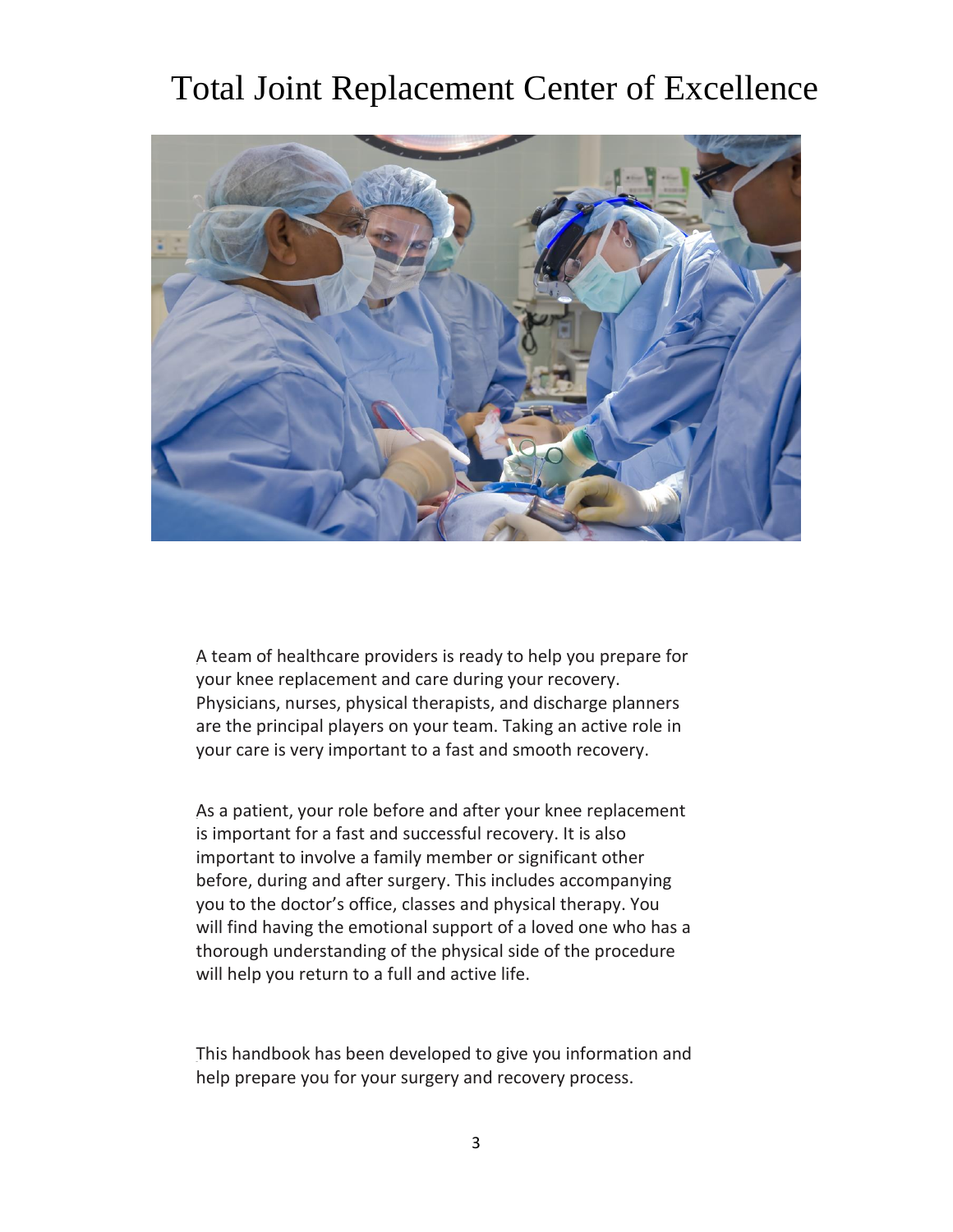| <b>Orthopedic Clinic Nurse Advice</b>       |                |
|---------------------------------------------|----------------|
| Mon-Fri 8:00 am to 5:00 pm                  | (951) 486-7508 |
| Or call the hospital and follow the prompts | (951) 486-4000 |
| After Hours Call Hospital Operator          |                |
| Ask for Ortho Physician On Call             | (951) 486-4000 |
| <b>Perioperative Medical Review Team</b>    |                |
| Mon-Fri 7:30 am to 5:00 pm                  | (951) 486-7508 |
| <b>Orthopedic Unit 3500</b>                 |                |
| <b>Nurses Station</b>                       | (951) 486-5315 |
| <b>Case Management</b>                      | (951) 486-5118 |
| <b>Outpatient Physical Therapy</b>          | (951) 486-4240 |
| <b>All Rehabilitative Services</b>          |                |
| <b>Same Day Surgery</b>                     | (951) 486-4555 |

### Helpful Contact Information

Helpful Contact Information

Surgical day arrival times: Arrival times may change due to last minute cancellations. If you have not already been contacted with your check in time on the day before your scheduled surgery, please call the Surgery Scheduling Center at **(951) 486-4555 between the hours of 1:00 pm-6:00 pm** on the day before surgery. If your surgery is scheduled on a Monday, please call the Friday before.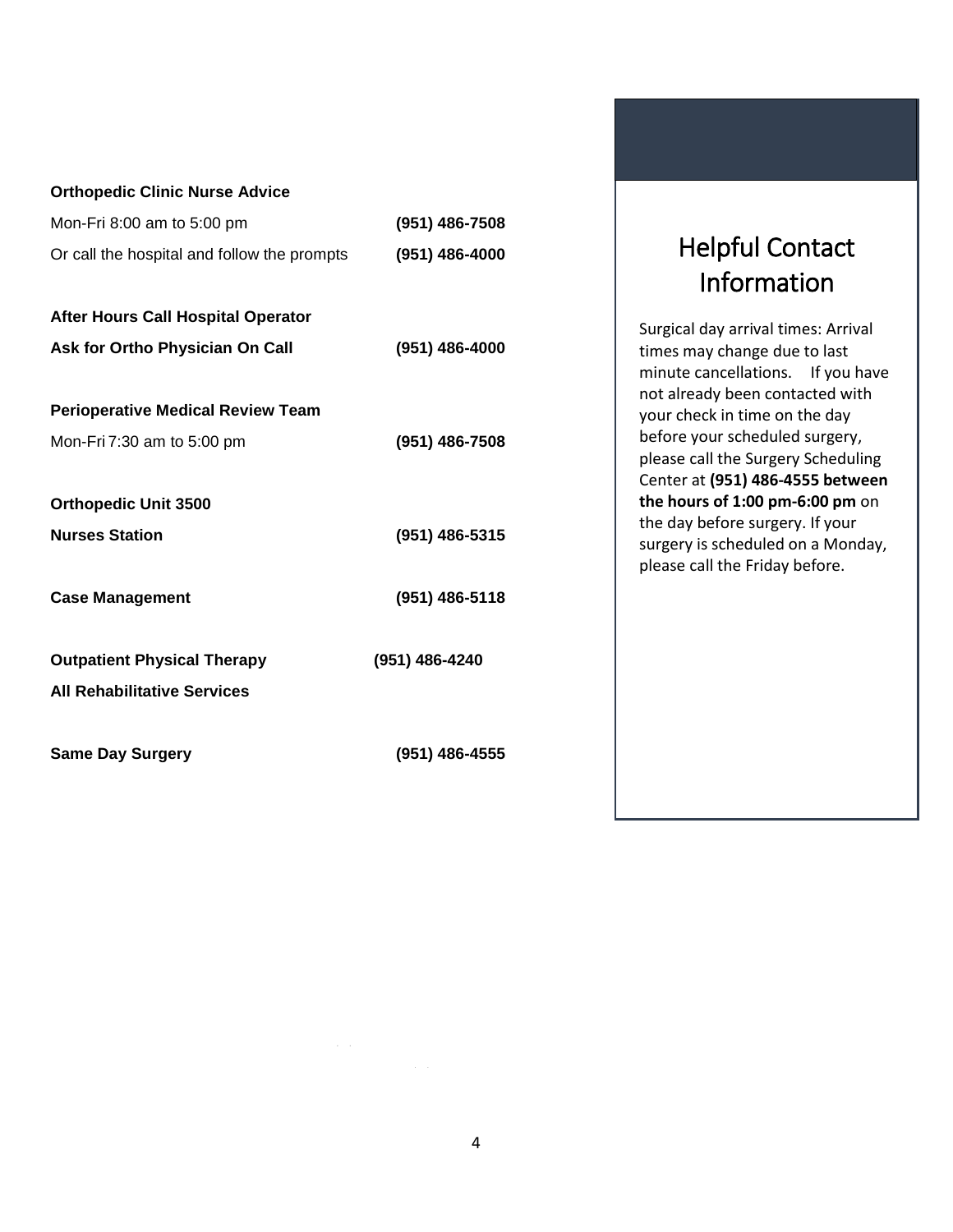## **Contents**

| Other Considerations prior to surgery12    |  |
|--------------------------------------------|--|
|                                            |  |
|                                            |  |
| Showering and skin prep before surgery 17  |  |
|                                            |  |
|                                            |  |
|                                            |  |
|                                            |  |
| Medications Used for Anticoagulation 29-30 |  |
|                                            |  |
|                                            |  |
|                                            |  |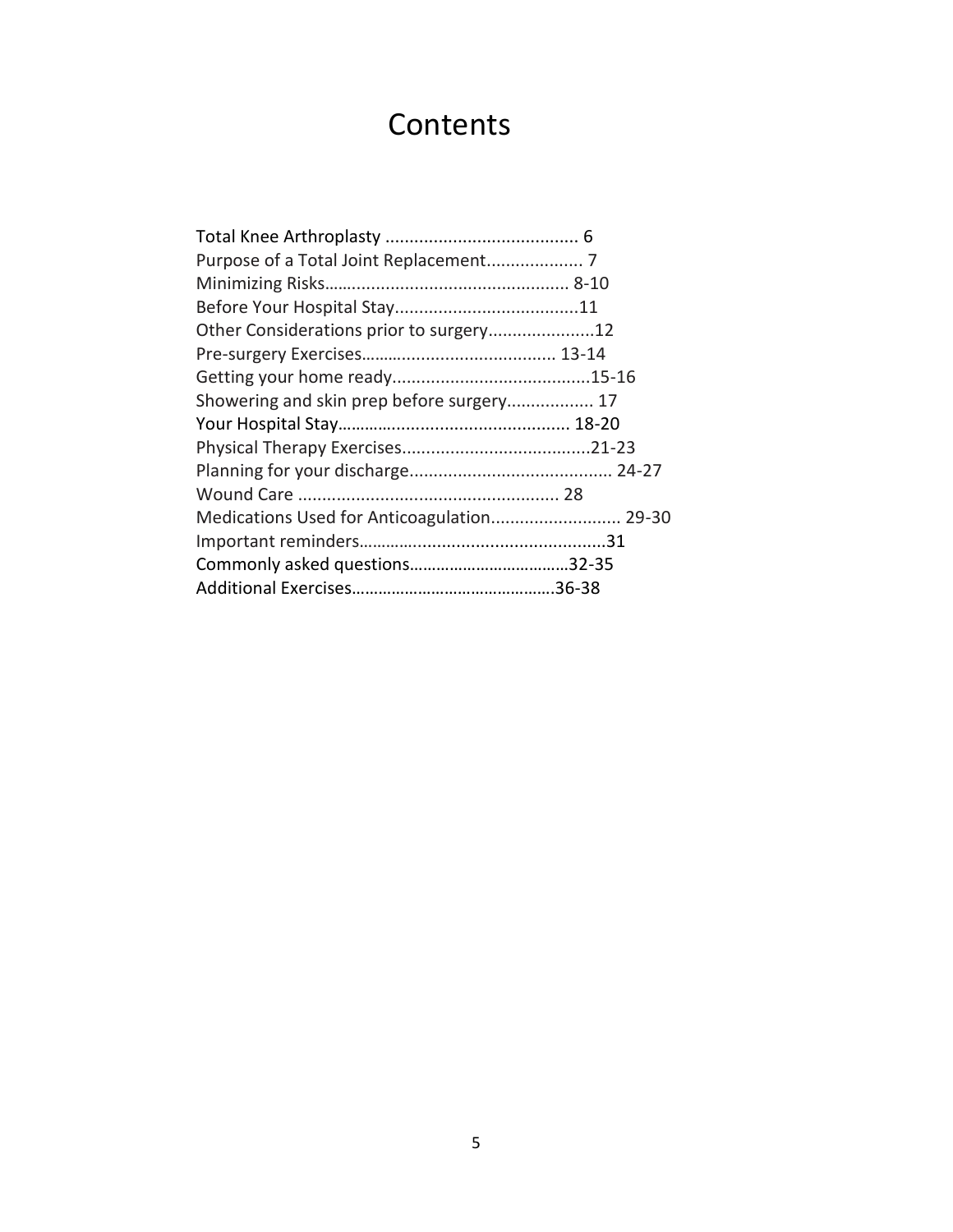Your new knee:

Technological advances have made it possible for your painful knee to be replaced with a prosthesis (artificial knee). The knee is a hinge joint and is formed where the thigh and lower leg meet. When you bend your knee to walk the bones rotate and glide on each other and help support your weight.





#### ARTHRITIC KNEE JOINT KNEE WITH PROSTHESIS

Your orthopedic surgeon has prescribed a Total Knee Replacement to lessen your pain and make walking easier. Unlike your present knee, your prosthesis has a limited safe range of motion and will need special care after surgery.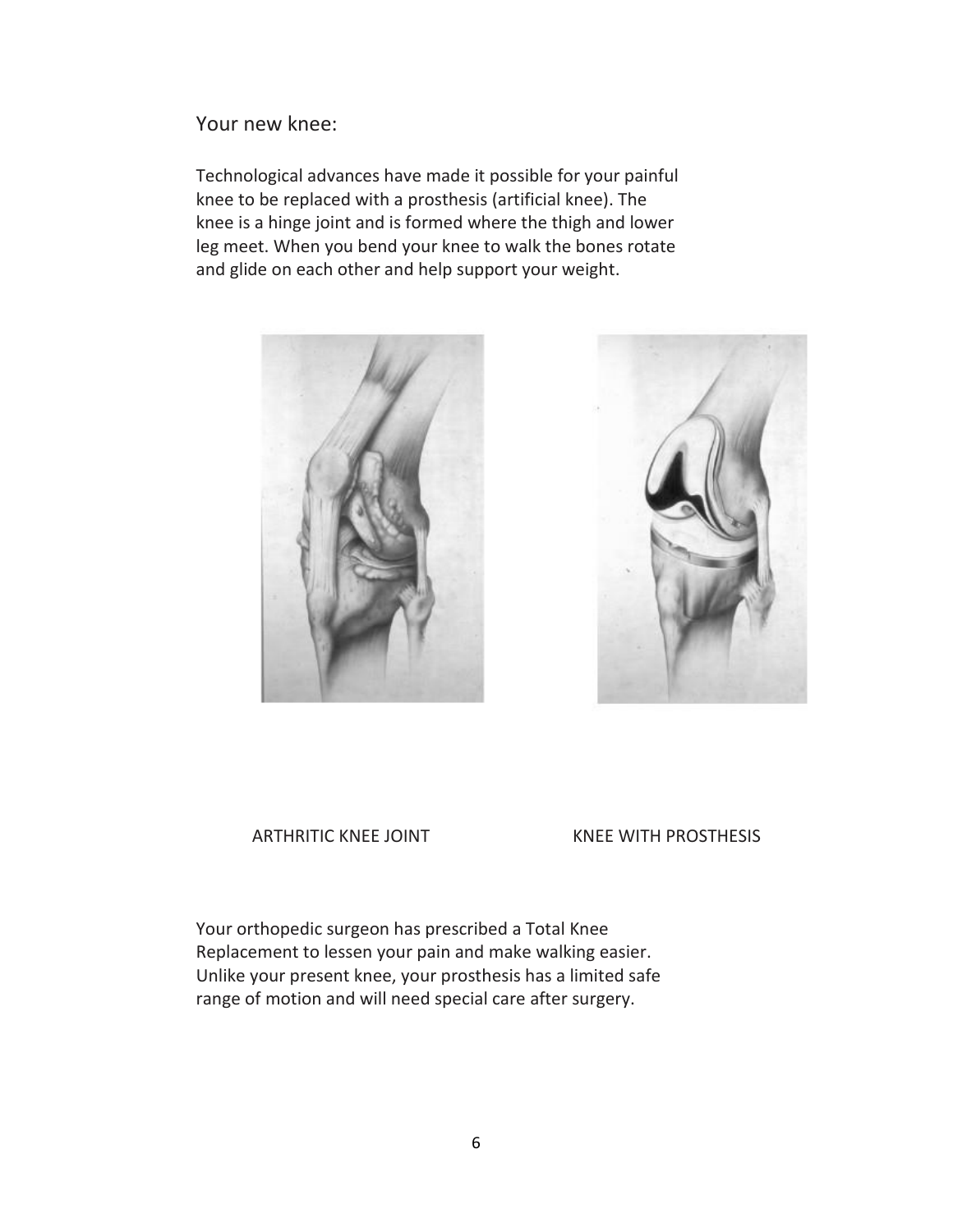#### **Purpose of a Total Joint Replacement**

- To alleviate pain.
- To restore lost function walk without pain.
- To improve quality of life and maintain your independence.

We are over 90% successful in achieving these goals. This is not a surgery for recreational sports / activities.

#### **Risks and Possible Complications of Total Joint Replacement Surgery**

The following is a list of potential complications and risks associated with major surgeries such as total joint replacement. The list is provided not to frighten you, but to inform you of the possible risks of the procedure. The chance of a complication occurring is very low. Possible complications include:

- anesthesia complications (very rare)
- infection (less than 1 in 100)
- loosening of implants (or Failure/Breakage of implants)
- injury to blood vessels (very rare)
- injury to nerves (less than 1 in 200)
- fracture of your bone during implantation (very rare)
- thrombophlebitis (blood clots form in your legs or pelvis, less than 1 in 200)
- pulmonary embolus (blood clots in the lungs, less than 1 in 200)
- blood loss leading to a transfusion of blood (less than 1 in 10)
- transfusion reactions (very rare)
- heart attack (less than 1 in 300)
- stroke (less than 1 in 300)
- death (less than 1 in 300)

Your physician is aware of these possible complications and takes many precautions to reduce these risks. If you have any questions or concerns about these or other complications of surgery, please discuss them with your surgeon.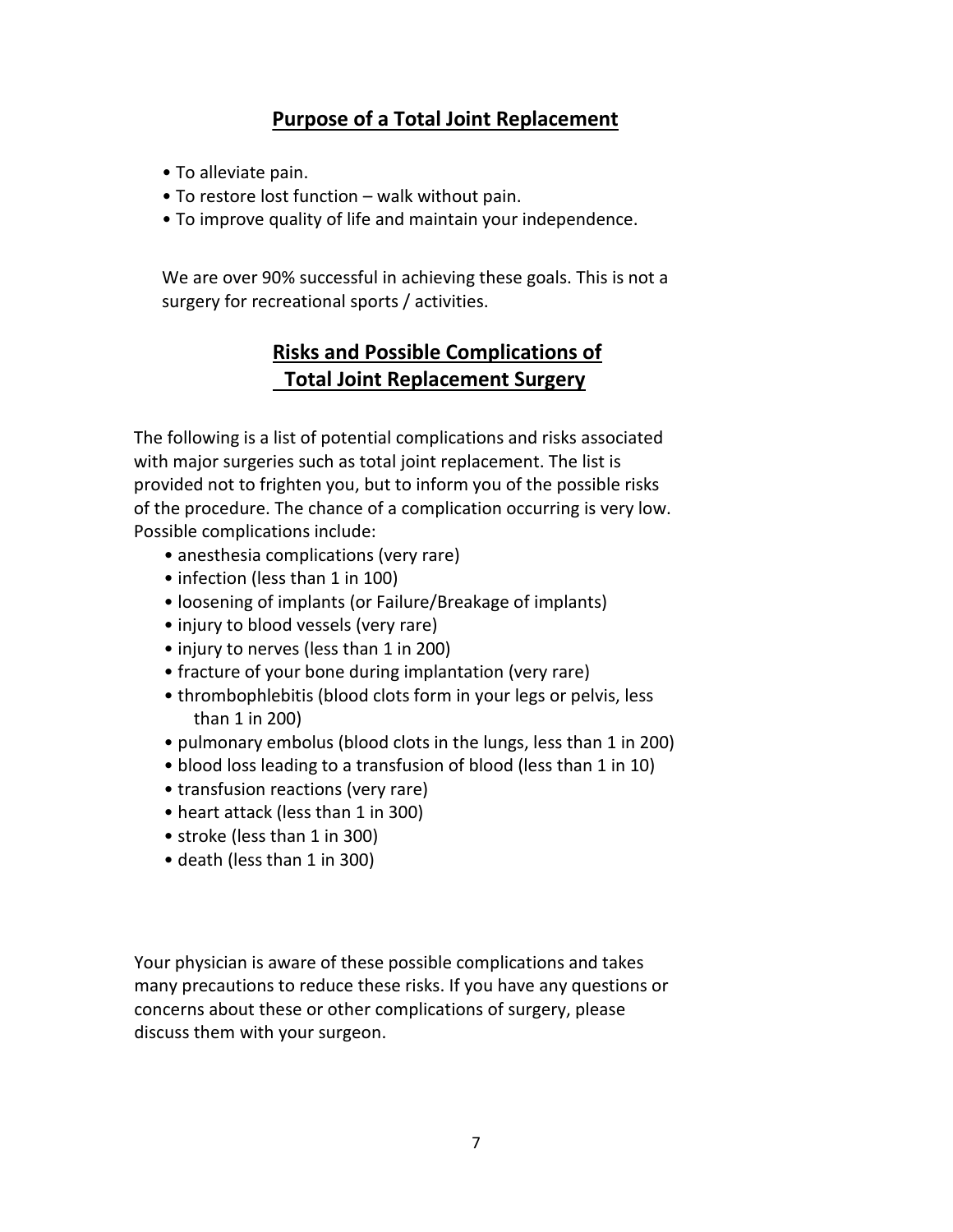#### **How can I Minimize my Risks and Maximize my Results**?

Prior to having your surgery scheduled, we want you to be in the best possible health. We will have you work with a team of health care providers to make sure that your surgery is as safe as possible.

- Excess weight makes your surgery more difficult and places you at an increased risk for complications. If you are overweight (BMI > 30) you need to enroll in a weight loss program. There are several options depending on how much weight you need to lose. You may contact community programs or visit your primary care physician as well. Patients suffering severe Obesity (BMI>40) are at a much higher risk for infection.
- Diabetes is a risk factor for surgical complications including infection. If you are a diabetic, your blood sugars need to be under good control. This is measured by your daily blood sugars and by your hemoglobin A1C. The best goal for hemoglobin A1C is 7 or lower. To be considered for total joint replacement, your Hemoglobin A1C must be below 9 and your daily blood sugars well controlled. If needed, you will work with your primary care physician to meet these goals.
- Smoking and use of tobacco products increases your risks for complications during surgery. If you would like to stop smoking prior to scheduling your surgery, resources will be given to you or attained by calling 1-800-NO-BUTTS.
- Osteoporosis (weakening of the bones) needs to be treated prior to replacing your joint. We want to have the best possible foundation for putting the new joint in place. If you are a woman over age 65 or a man over age 70 you will need to be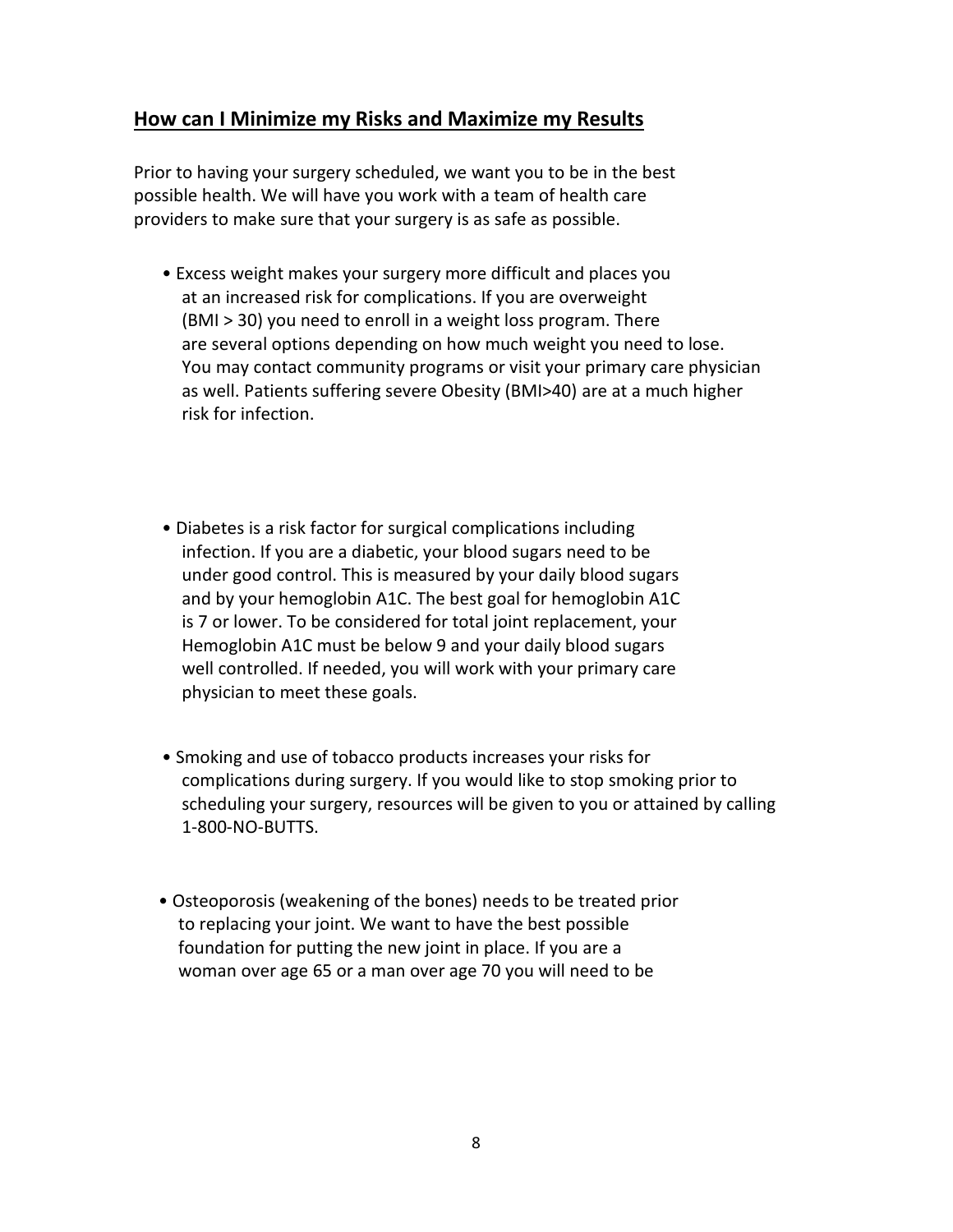evaluated for osteoporosis. If you are found to have this condition, you will need treatment. The orders for testing can be placed today and should be completed as soon as possible.

- Conditions such as heart attack (myocardial infarction), valve replacement, stroke, rheumatic fever, liver failure, kidney failure, lung disease, and other major health problems may require additional testing and management. Our peri-operative specialists will work with you and your primary care physician to manage these conditions prior to scheduling your surgery.
- Hip and knee surgery increases your risk for developing blood clots which may be life threatening. Previous blood clots, smoking, use of birth control pills, lack of activity and certain types of cancer can increase your risk of developing a blood clot. If any of these apply to you, please be sure and tell your surgeon.
- Many conditions can decrease the strength of your immune system: HIV, chronic illness, smoking and certain medications may cause you to be more susceptible to infection. Please let your health care team know if any of these apply to you.
- Alcohol may interfere with anesthesia and pain medications. Do not drink any alcohol beverages (beer, wine or hard liquor) within 1 week (7 days) of your surgery.
- If you are in recovery from drug or alcohol dependence, please discuss this with your surgical team. Our pain management and addiction specialists can help you and your family manage your pain medications to decrease the risk of relapse.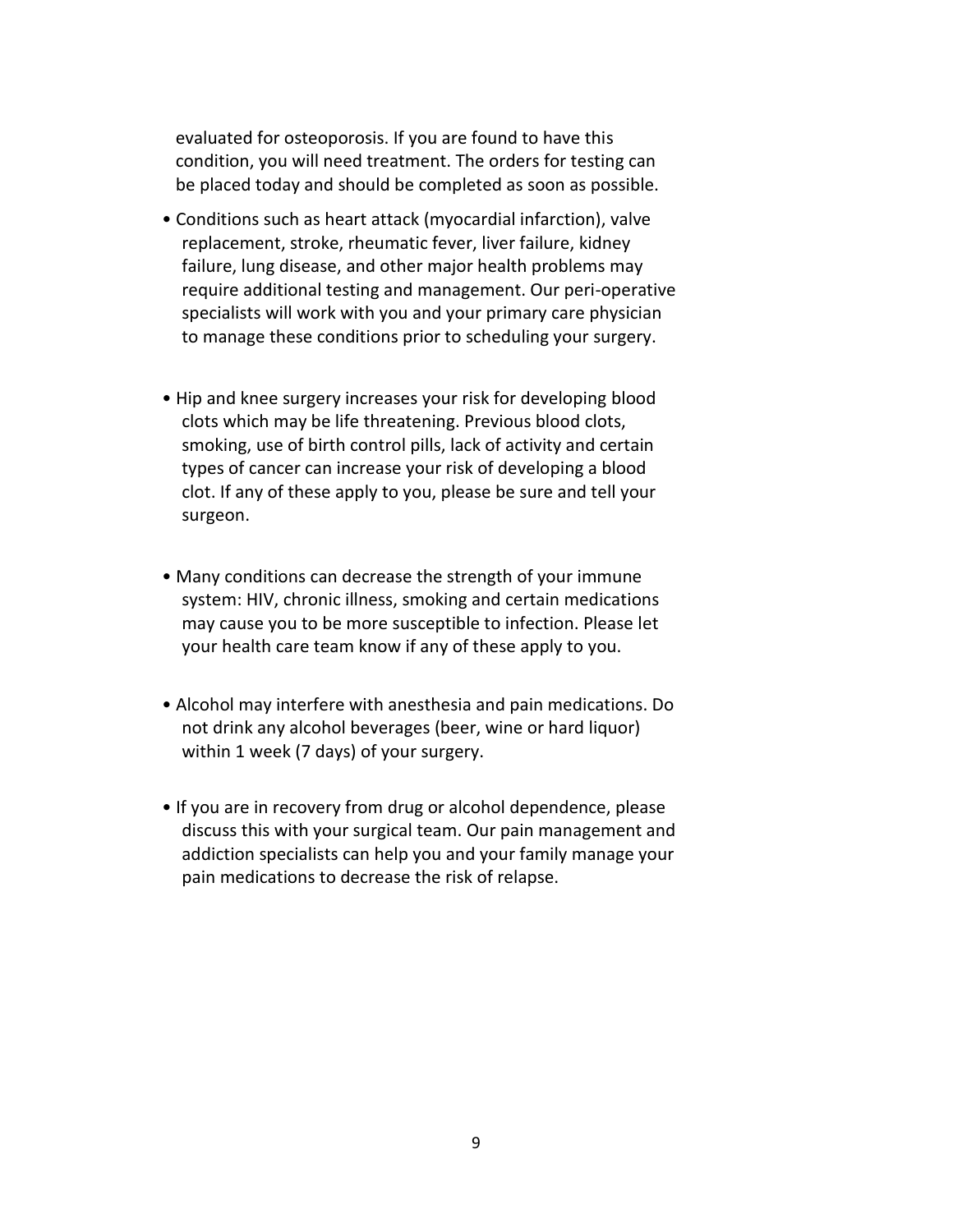#### **Illness**

If you develop any illness such as a cold, flu, temperature, skin rash or infection, or "flare-up" of a health problem in the 10 days prior to your surgery, it is important that you notify your surgeon's office immediately. Sometimes minor health problems can be quite serious when combined with the stress of surgery. Please try not to damage, cut, or scratch the skin, especially on your operative leg. Animal scratches/bites or infection, etc., could result in your surgery being postponed.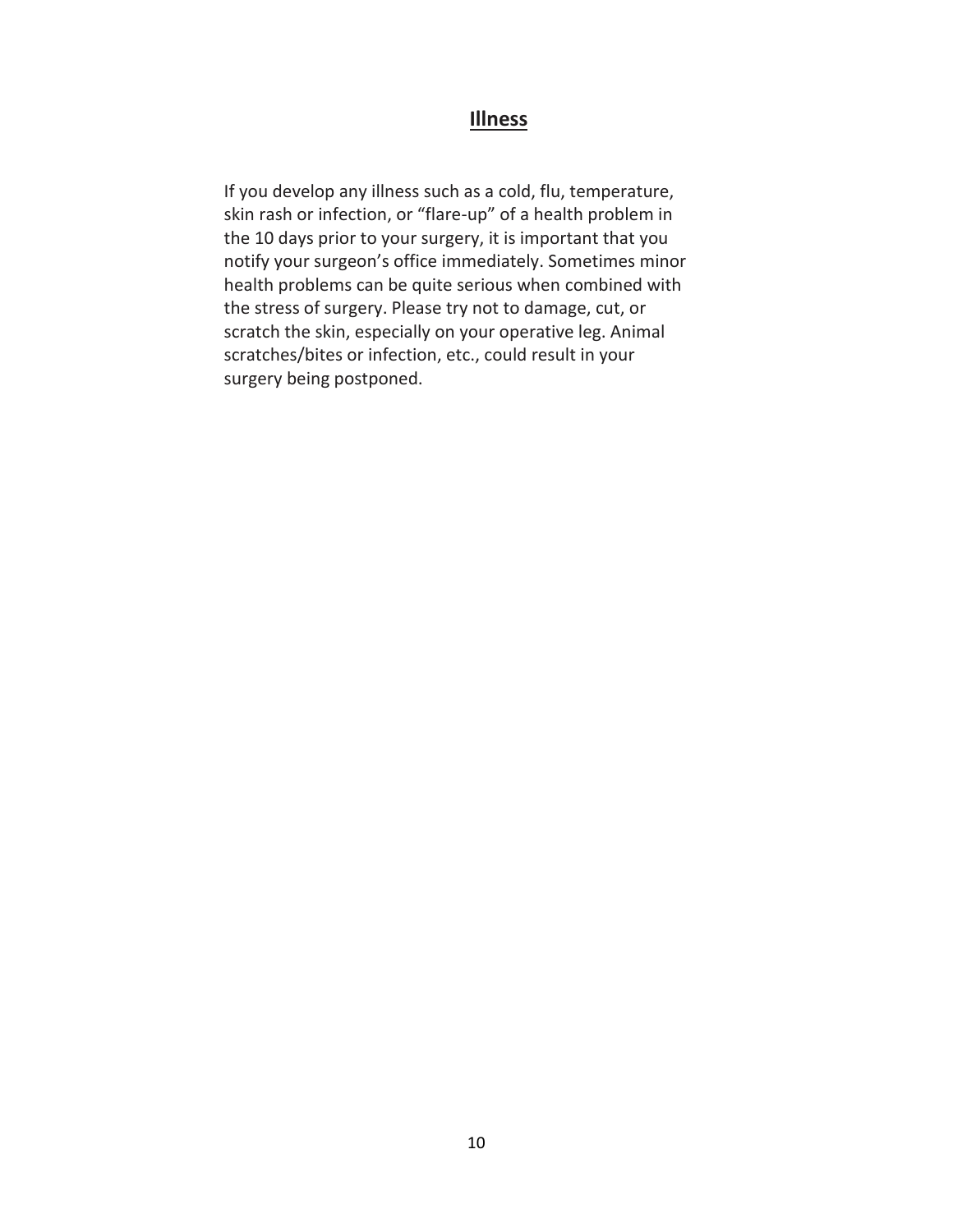### 0B **Before Your Hospital Stay**

Preparing for Your Surgery

#### Appointments Needed Prior to Surgery

In order to help you be as ready for a safe surgery as possible you will need to attend a number of appointments. These include but are not limited to the following:

Total Joint Class- Once you have been given a surgical date you will be scheduled for this group class. This class is taught by our Clinical Nurse, Physical Therapist, and a Pharmacist. There is a great deal of information at this class that is very important to the success of your surgery and your recovery. This appointment lasts approximately 1 to 2 hours. Please bring this book with you to your class.

Pre-Operative Appointment- (1) You will be seen by one of our Physicians /Nurse Practitioner from the Perioperative Medical Review Team. A comprehensive medical history and physical will be performed and all risks and possible complications along with the benefits of the surgery will be discussed with you. At this time you will have lab tests, along with any additional x-rays/diagnostics ordered that will be needed to optimize your treatment prior to and during surgery. You will be given all needed instructions and directions for your surgery. (2) You will have an opportunity to decide along with your anesthesiologist options for your surgical anesthesia and pain management and ask questions.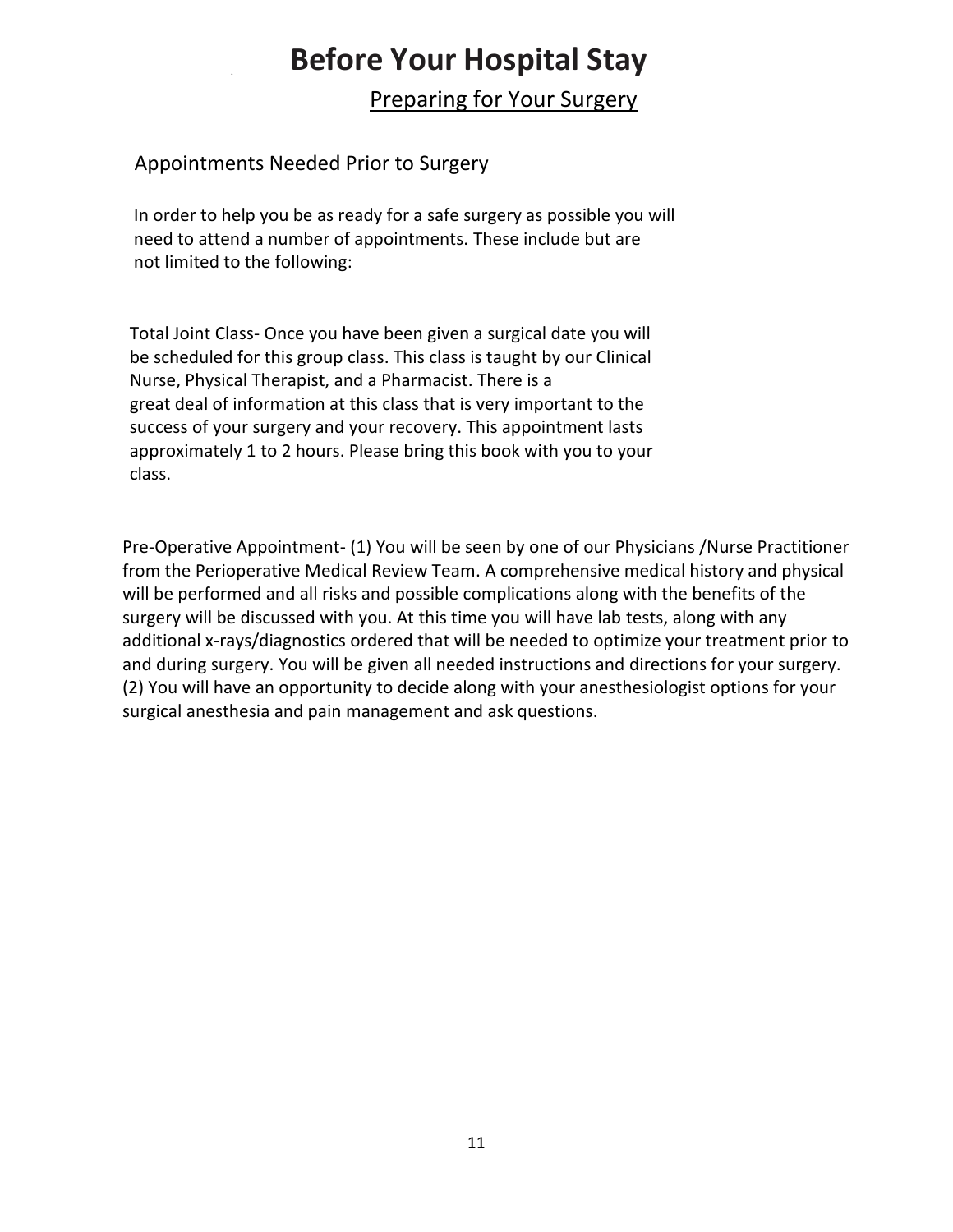### **Other Considerations prior to surgery**

A total joint replacement is an elective surgery and you have time to prepare and to be in the best possible health before you have surgery. Other considerations prior to a total joint replacement include but are not limited to:

- time off work
- recovery time
- need for assistance after surgery
- transportation for multiple appointments before and after surgery
- cost of surgery and recovery (depends on your co-pays and coverage)
- impact on family
- pet care while you are in hospital and recovering
- some changes to lifestyle after joint replacement

#### 3B**Have Help Available**

Until you learn to become more independent, you will need help with your daily activities so it is important that you arrange for someone to be available to assist you for about 2 weeks after you are discharged from the hospital.

In choosing a caregiver, consider that this person should be physically able to assist you with the following activities:

- Standing up from a chair, sofa, or bed.
- Stand-by support while walking or managing stairs.
- Assist as needed with bathing, dressing and housekeeping chores.
- Transportation to appointments, back home after your surgery, picking up prescriptions and grocery shopping.
- Assist in meal preparation.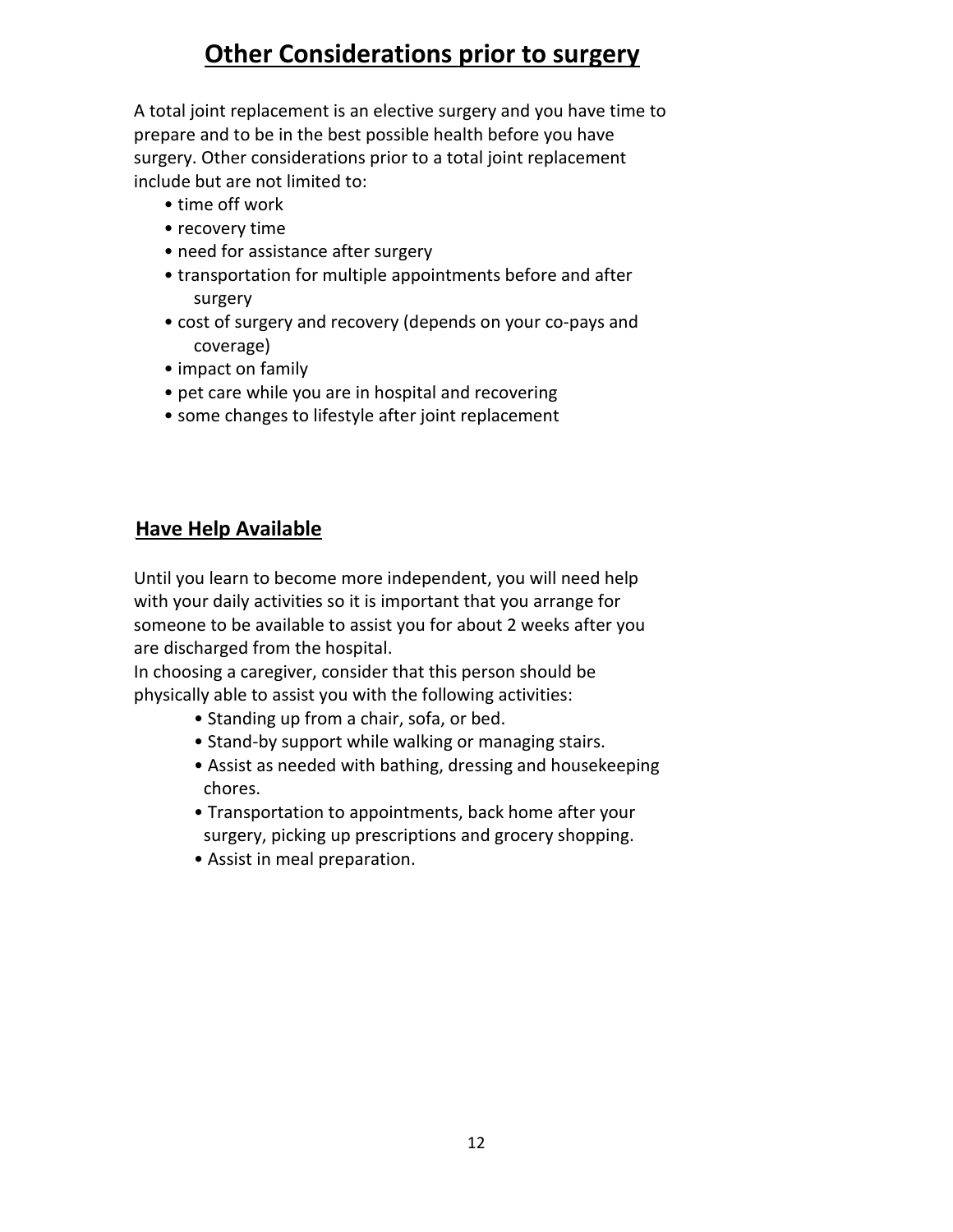#### **Pre-Surgery Exercises**

It is important to begin to exercise as soon as you know you are having surgery. These exercises strengthen your arms, thighs, and knee muscles, increase range of motion, and promote mobility after surgery.

Start slowly, and if exercise causes pain, fatigue, or shortness of breath, call your orthopedic surgeon.

1. Begin a cardiovascular conditioning program

Start slow and increase your time as your endurance and knee will allow. If your pain increases, slow down, decrease your time or stop the program. Work up to a 20 minute program per day. You should be able to converse normally while exercising, but feel as though you are working fairly hard.

- Swim: This would ideally be done in a warm pool. Swim laps or perform general exercise in the pool to get your cardiovascular exercise.
- Bike: If you are unable to use a pool, biking would be the next choice. If balance is challenging for you, use a stationary bike.
- 2. Chair Push Ups

Put your hands on the arms of the chair and push down in order to lift your body up. Repeat 10 times, 2-3x per day as able.

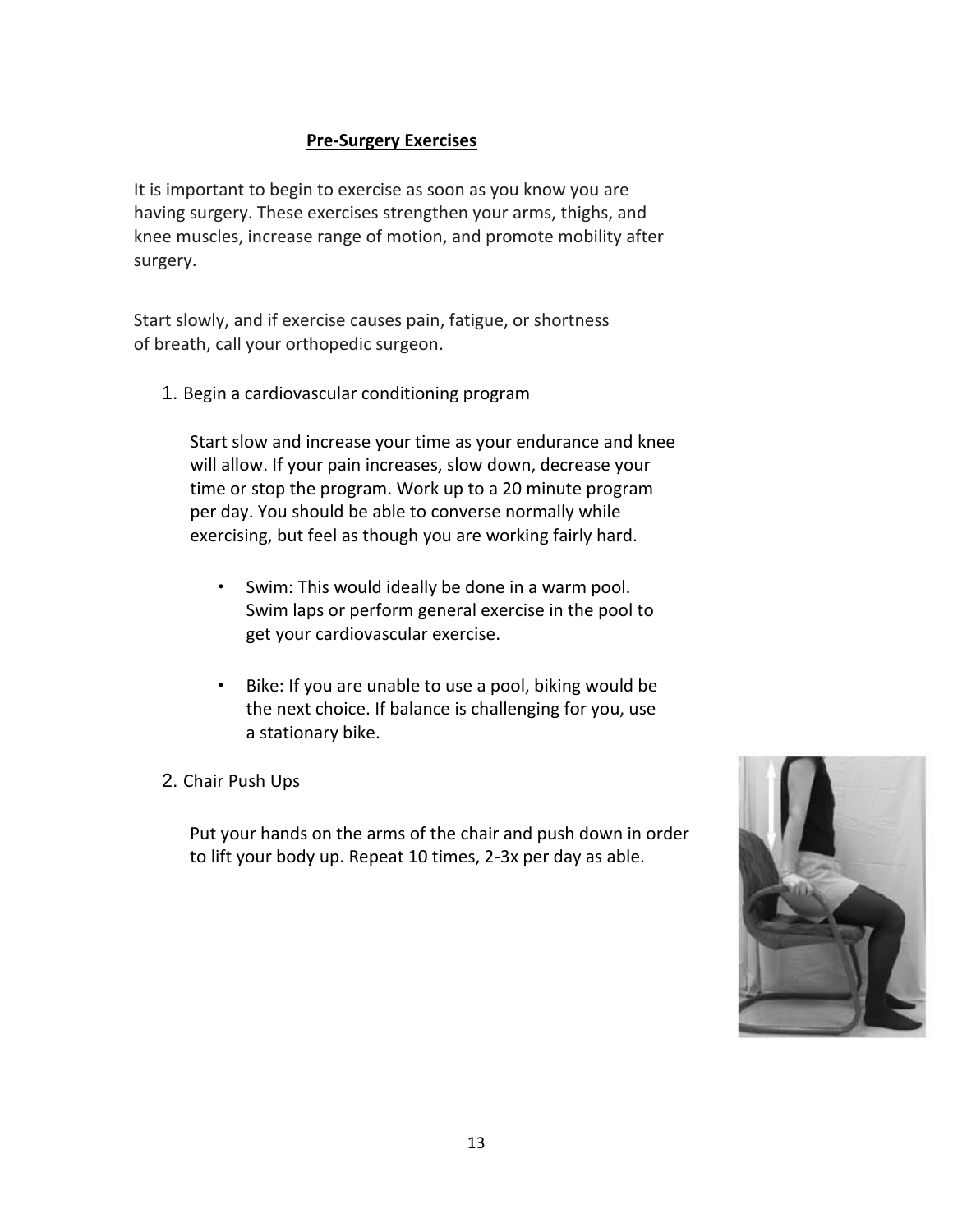#### 3. Long Arc Quads

While sitting in a chair, slowly raise your foot until your knee is completely straight. Repeat 15 times, 2-3x per day as able. Don't forget to exercise both legs.



#### 4. Straight Leg Raises

Lie down on your back with your good knee bent and foot flat on the ground. Lift the other leg up while keeping the knee straight. Raise your leg no higher than the height of the other leg's knee. Repeat 15 times, 2-3x per day as able for both legs.

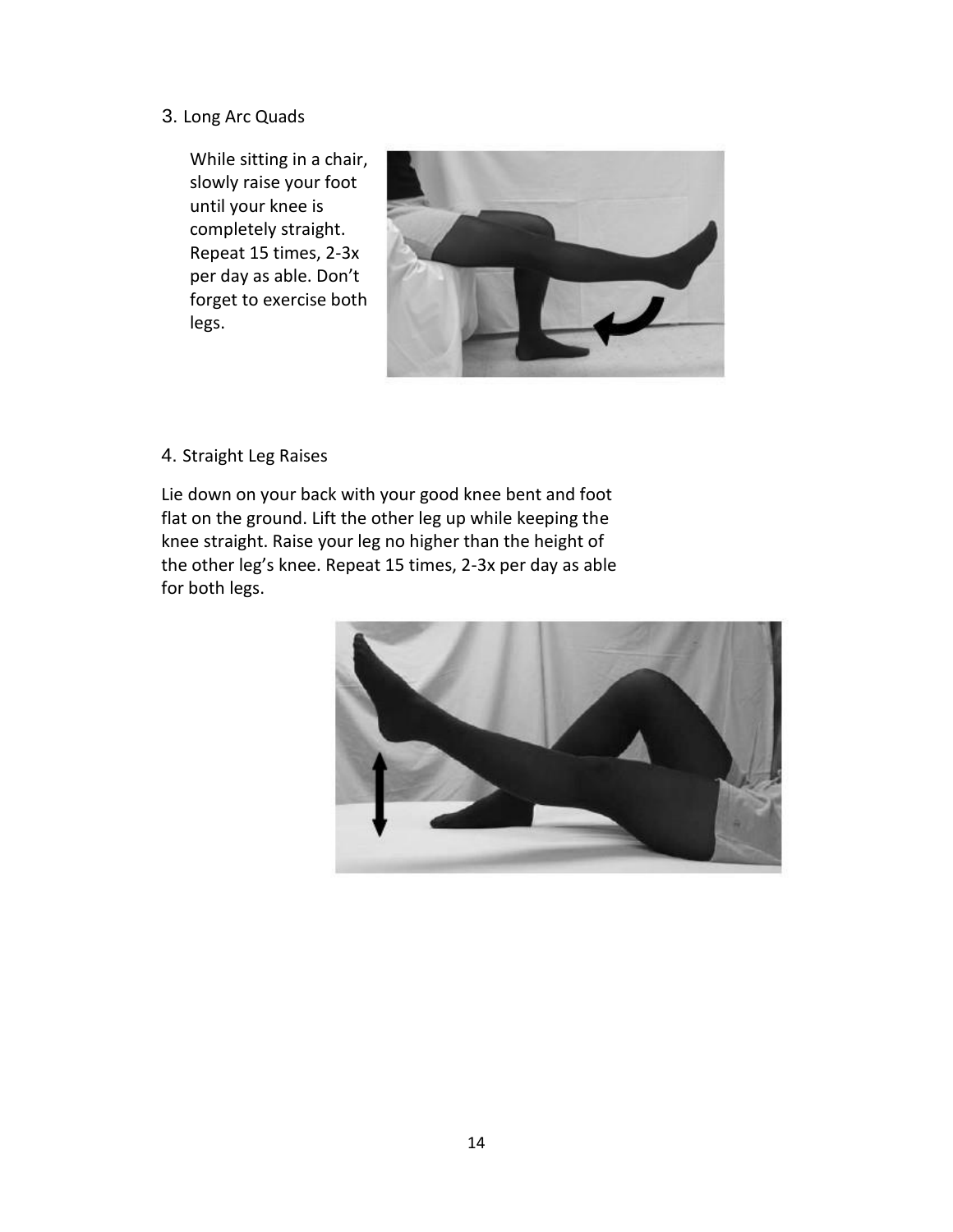#### **Getting Your Home Ready**

For your safety, it is important to make some alterations in your home environment. This should be done before you come to the hospital for surgery.

#### Bedroom

- If you have a two story home, arrange a bed/sleeping area on the ground floor.
- Make sure that you have lighting at night between your bed and bathroom. •
- Keep a flashlight at bedside.
- Place a phone within reach on a nightstand without having to turn or twist in bed. Consider purchasing a cordless phone if you don't already have one. •

#### Bathroom

- Consider installing grab bars on walls of the shower or tub
- Move toilet paper so you do not have to reach forward or twist around when using the bathroom
- Explore purchasing a hand held shower head and shower chairs which will allow sitting while bathing once showers are allowed; a long handled sponge is useful.

 Note: High rise toilet seat and shower chairs are not covered by your insurance and must be purchased at your own cost.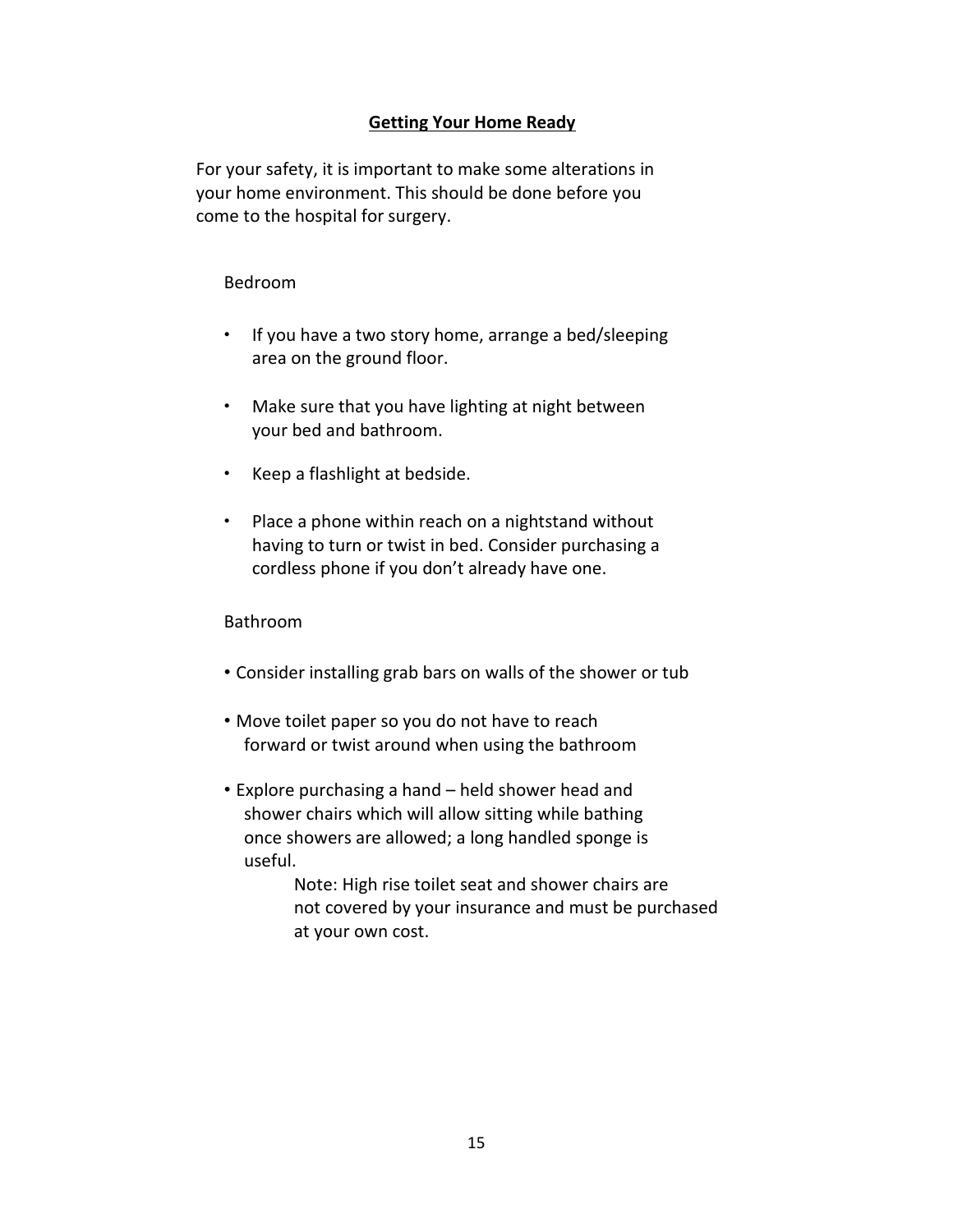#### **Living Space**

- Remove scatter rugs or other objects on the floor, (such as electrical or telephone cords) which could cause you to trip and fall
- Have a firm chair that has arm rest, a high seat and a straight back available for you to sit in.
- Arrange your furniture allowing clearance for a walker. Walkers are at least 2 feet wide.
- Low chairs, swivel chairs, or rolling chairs are not safe for you to sit in after surgery.
- Place a list of emergency numbers by each telephone.

Wardrobe/Closet

- You will need low, broad–heeled or flat shoes that are properly fitted.
- Allow ease in dressing by wearing elastic waist or draw string garments.
- Find some knee length gowns/night shirts and robes that won't get in the way when you are walking. •
- Find an apron with pockets to hold things like a cordless or cellular telephone, tissues, TV remote, medications, juice boxes, etc. •
- Place frequently worn items in dresser drawers that do not require bending or stooping. •
- Purchase a grabber to pickup dropped items; practice using it before surgery. •
- Obtain a shoe horn with extension to reach your feet. •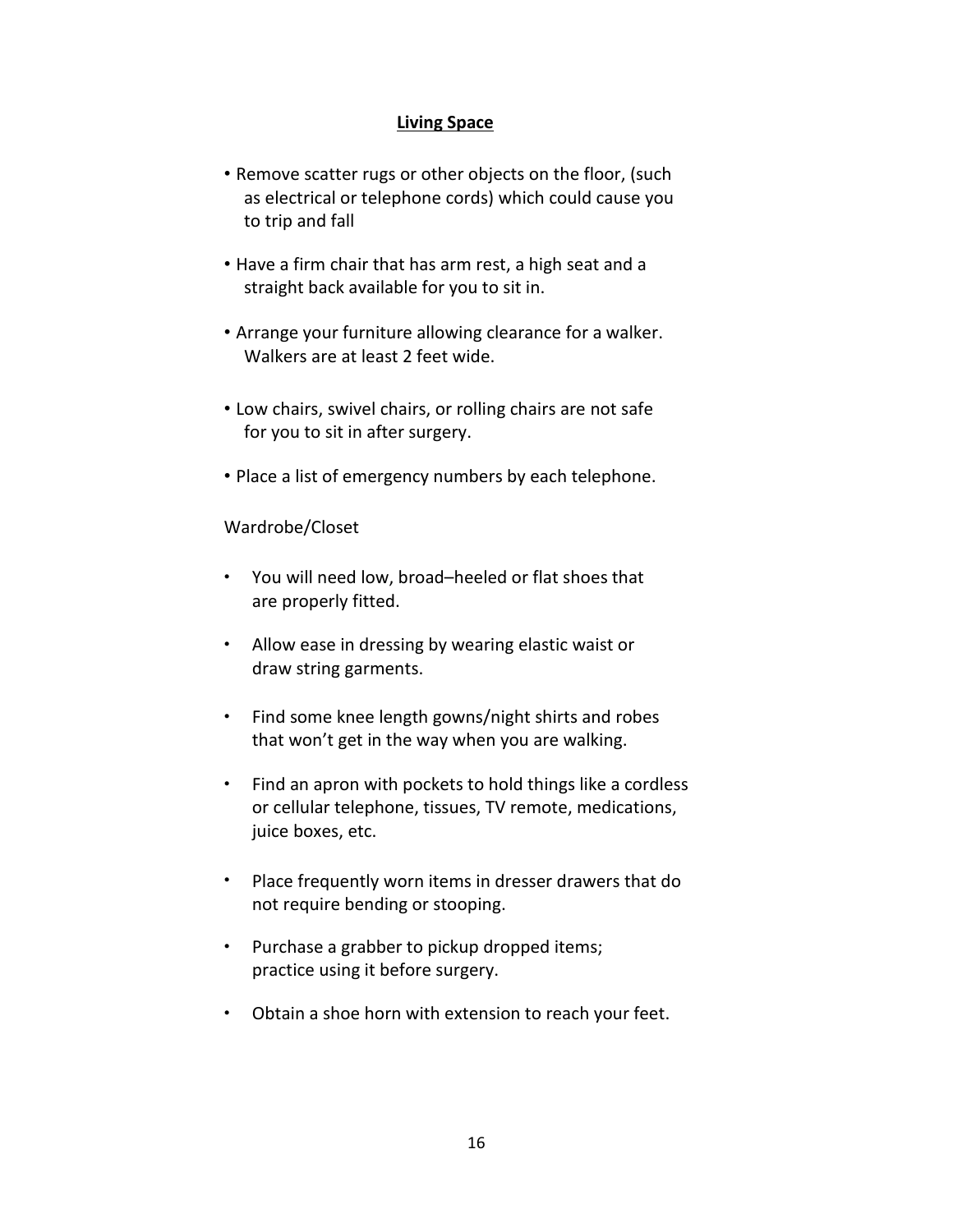#### **Showering and Skin Prep before Surgery**

The morning of surgery (or the night before for 6:00am arrivals), it is important to shower with the special soap that you will be given at your Joint Education Class. The soap contains chlorhexedine (CHG). Taking a shower with this special soap will help reduce the risk of infection, as washing with this soap reduces the amount of normal bacteria on your skin. The bacteria may be a source of infection during your surgery. Make sure you take a shower for 3 days prior to your surgery date, including the morning of surgery, do not sit in the bathtub filled with water.

**Do not shave the surgical area 7 days before surgery.**

**Nothing** to eat or drink after Midnight the Night Before Surgery.

Diet Instructions before Surgery- Failure to follow these instructions may cause delay or cancellation of your surgery.

- Stop all clear fluids after midnight the night before surgery, also no chewing gum, mints, or candy after midnight before your scheduled surgery. Please do take:
- Your usual morning blood pressure and heart medications on the day of surgery.
- You may brush your teeth but do not swallow any water. Please do not chew, suck or swallow anything solid .
- Do take diabetes medication or insulin on the day of surgery, unless otherwise instructed.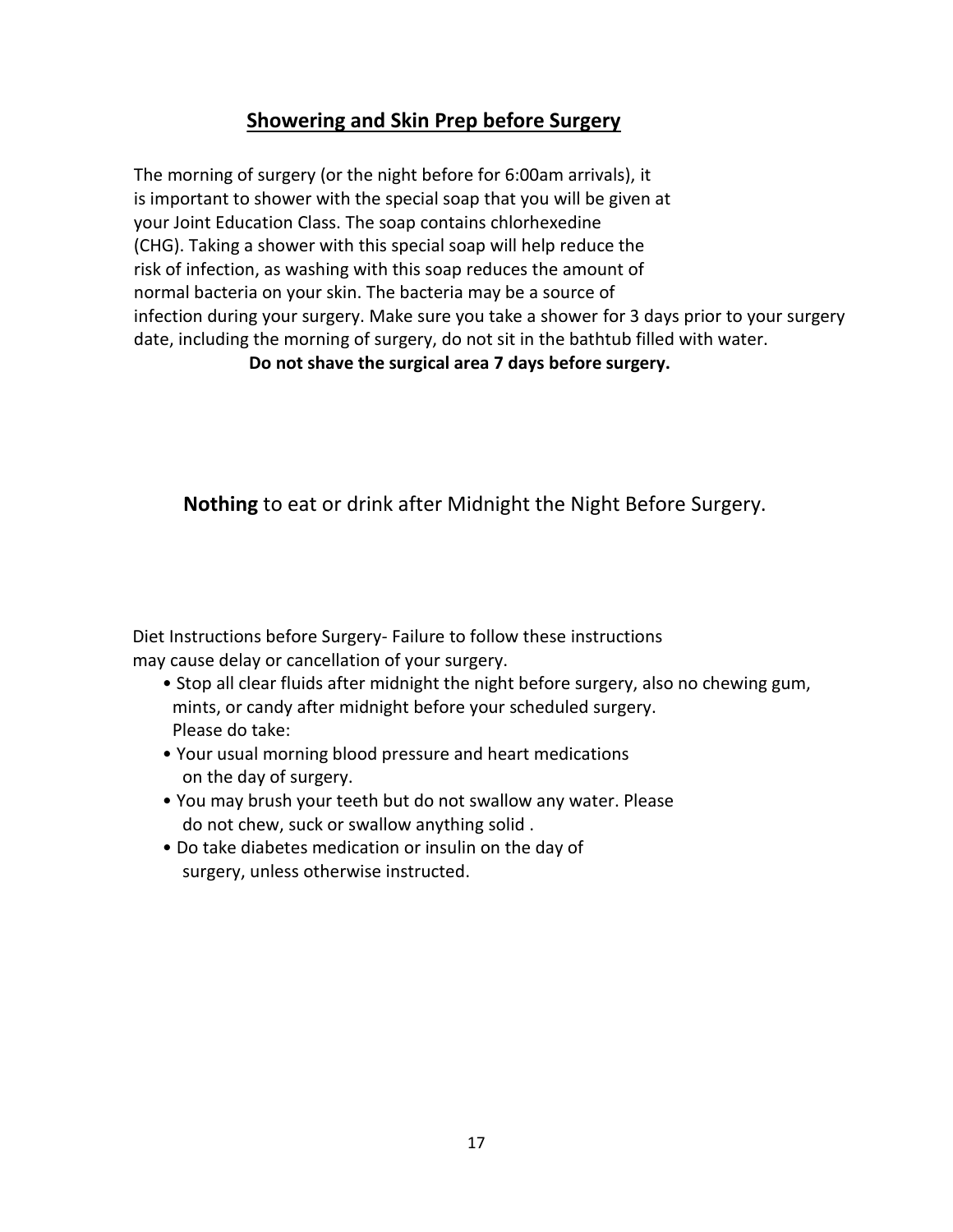### **Your Hospital Stay**

What to Bring to the Hospital

- List of all medications and supplements you take, including dose and frequency.
- Lose slippers with non-skid soles and heel backs. Your feet will be swollen after surgery.
- Knee-length or short bathrobe
- Toiletries such as a toothbrush, toothpaste, comb, brush, etc.
- Glasses, hearing aids with extra batteries and their containers.
- A container for dentures or partials
- Comfortable clothing to wear home
- Medical insurance card(s), photo identification.
- Co payment (If your health plan coverage requires a co payment for hospitalization or discharge medications, bring ONLY the amount of cash necessary, a check or credit card to cover these expenses.)
- Pre-op Packet
- Copy of your Advanced Directive if you have one.

Leave valuable items such as money, jewelry, watches, additional credit cards, laptop computers, and cellular phones at home (cellular phone use is not permitted in the hospital).

Do not wear any metal products such as hair clips, bobby pins, jewelry, or metallic nail polish on the day of surgery.

18 Inform hospital staff of any medication and non-medication allergies you may have. Non-medication allergies include latex, flower/plants, surgical or paper tape.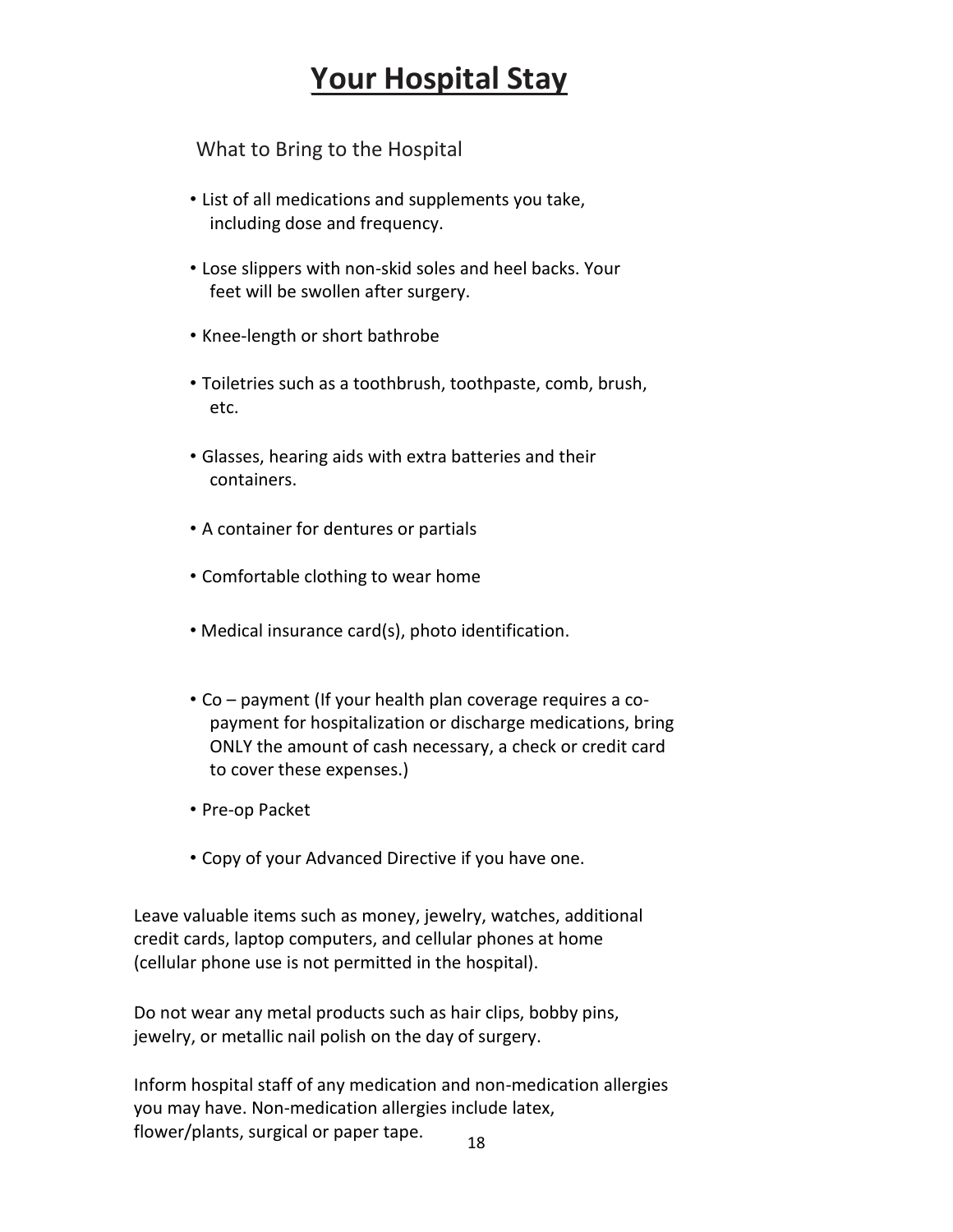#### **Mobility and Comfort Measures**

Shortly after your surgery, the nurse or Physical Therapist will get you out of bed. Getting up and out of bed will help prevent blood clots, constipation and pneumonia.

The goal is to keep you comfortable. If the medication to control your pain is not working, tell your nurse. You and your nurse will plan together to control your pain.

You may not have a bowel movement while you are in the hospital; however, constipation is a common problem following surgery, so please request a laxative if you think you need one.

DON"T BE AFRAID TO SPEAK UP IF YOU'RE UNCOMFORTABLE!

#### **Treatments**

A small tube (Foley catheter) may be inserted into your bladder to drain urine. This catheter will be removed the morning after surgery. If you don't have a catheter and you think your bladder is full, please let your nurse know.

You will need to take deep breaths using your incentive spirometer (IS) to open your lungs and clear secretions after surgery. You should use your incentive spirometer 10 times every 1 to 2 hours while you are awake.

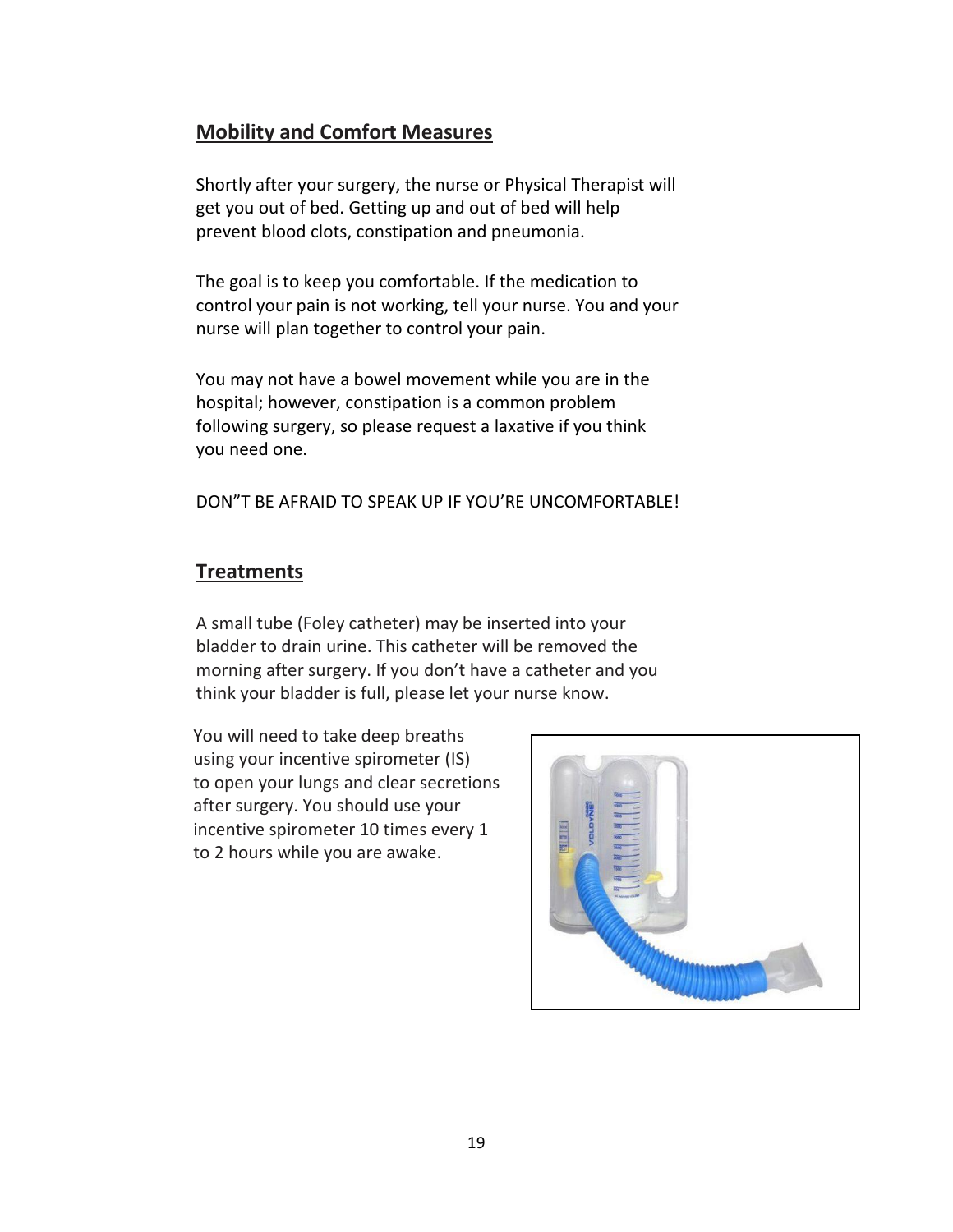### **Therapy in the Hospital**

#### Physical Therapy

Starting your exercise program and mobility early is vital to making your rehabilitation successful.

- Your first session with a Physical Therapist will be on the day of your surgery.
- You may participate in therapy twice each day while you are in the hospital.
- Your physical therapist will go over the exercises that you will be doing daily and make sure you are performing them properly. This will include range or motion and strengthening exercises.
- Your physical therapist will assist and instruct you in activities of daily living, (getting in and out of bed, using the restroom, etc).
- Your physical therapist will teach you how to use a walker to ambulate while you are in the hospital.
- Once you are discharged from the hospital you will •continue your physical therapy at home.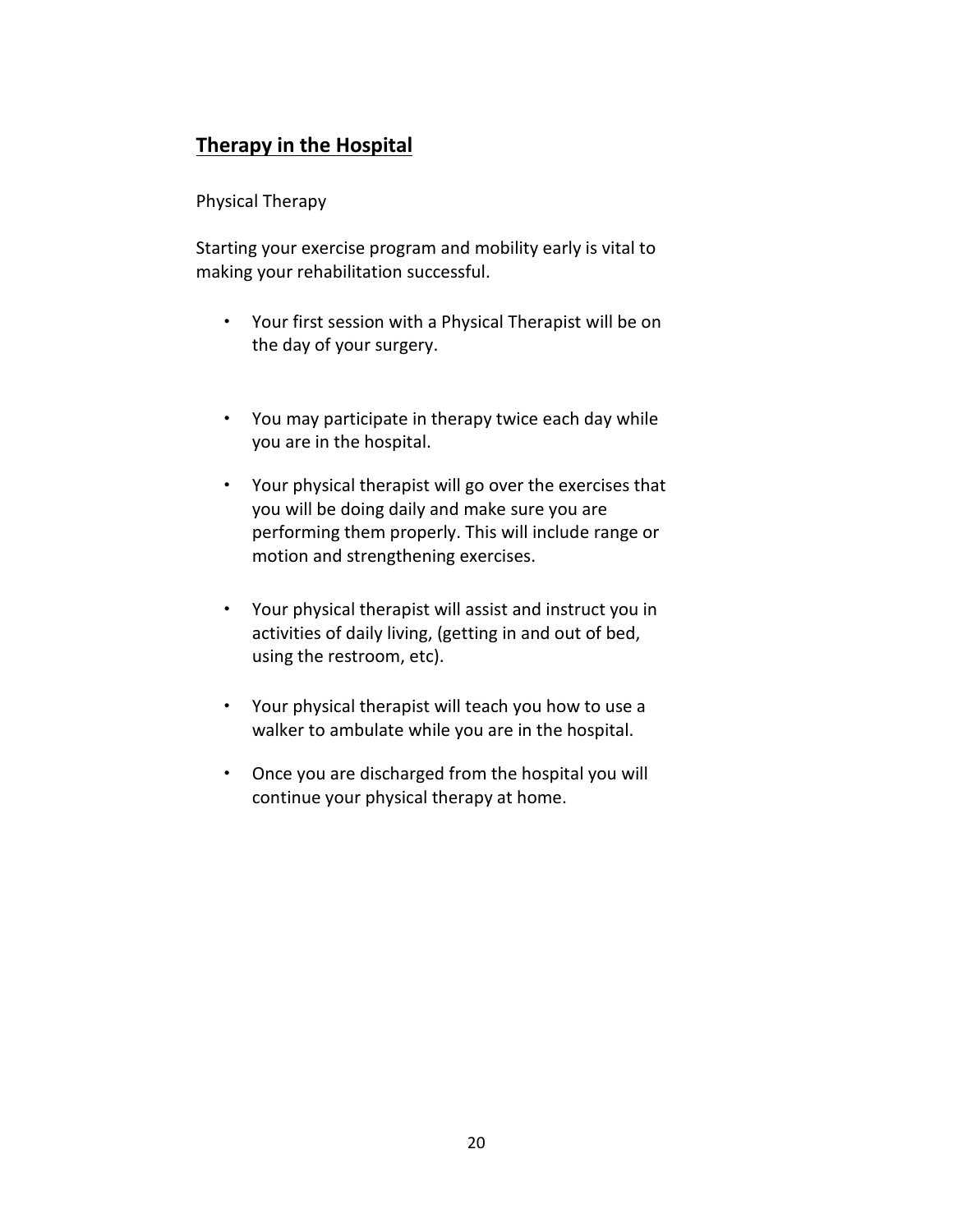#### **Physical Therapy Exercises**

In order to help improve your range of motion, strengthen your legs, decrease your pain, and increase circulation, it is important to do your exercises often during the day.

1. Passive Knee Extension

Place a large enough towel under the ankle of the operative leg so that your calf clears the bed. Let your knee go as straight as possible. Try and hold this position for 3-5 minutes every 2 hours. This will work on increasing your knee extension range of motion.



#### 2. Quad sets

Place a small towel roll behind the operative knee. Try to slowly squish the towel by tightening the muscles in the thigh. Hold for 6-8 seconds and repeat 10-20 times, 3-4 times per day.

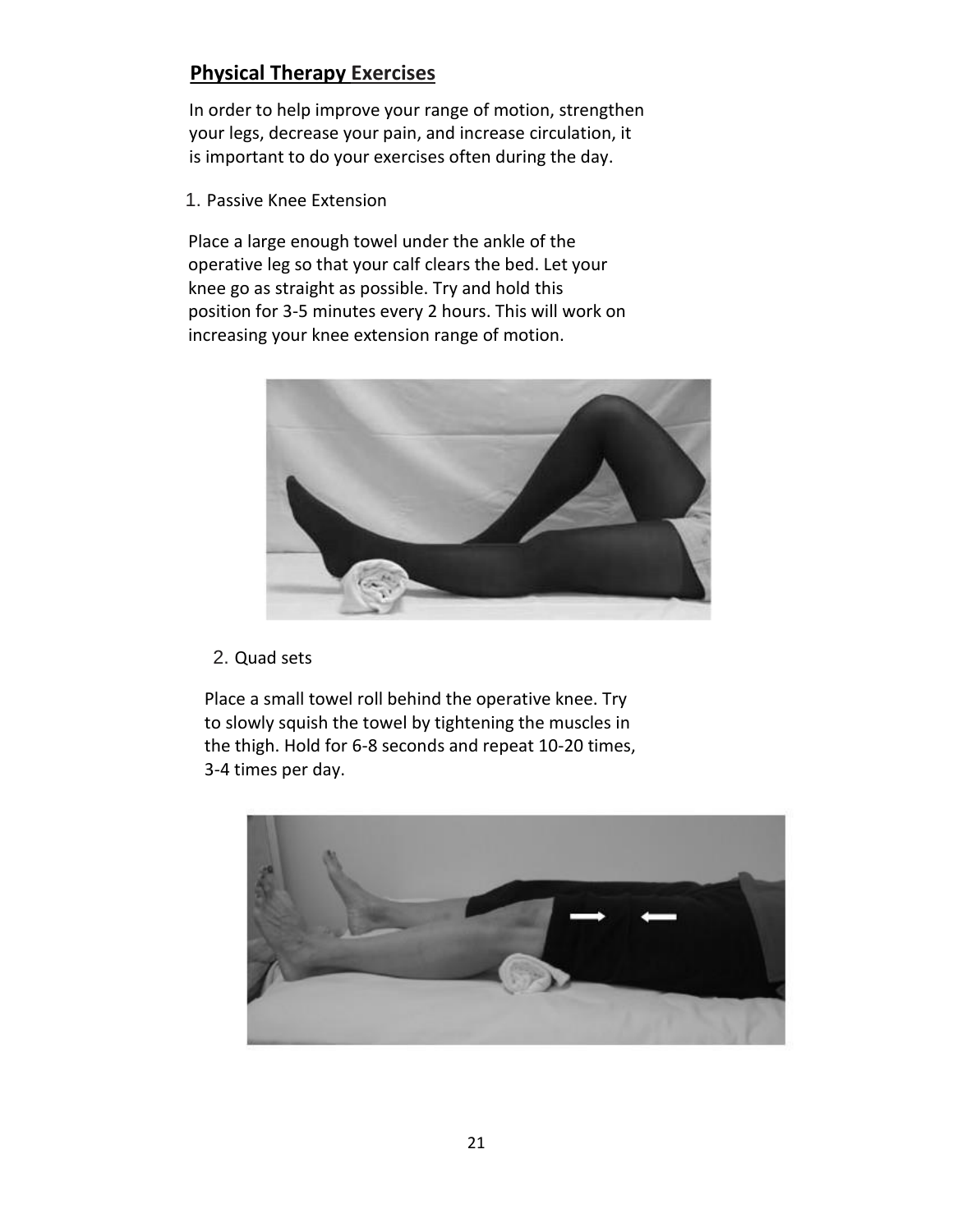#### 3. Heel Slides

Loop a towel behind your knee. Bend your knee and pull your heel toward your buttocks using the towel to assist the motion. Allow the heel to slide back down slowly until the knee is straight again. Repeat 10-20 times, 3-4 times per day.



4. Ankle Pumps

Bring your toes towards your shin as far as possible and then point your toes down as far as possible. Do both feet together. Repeat 10-20 times, every hour if possible.

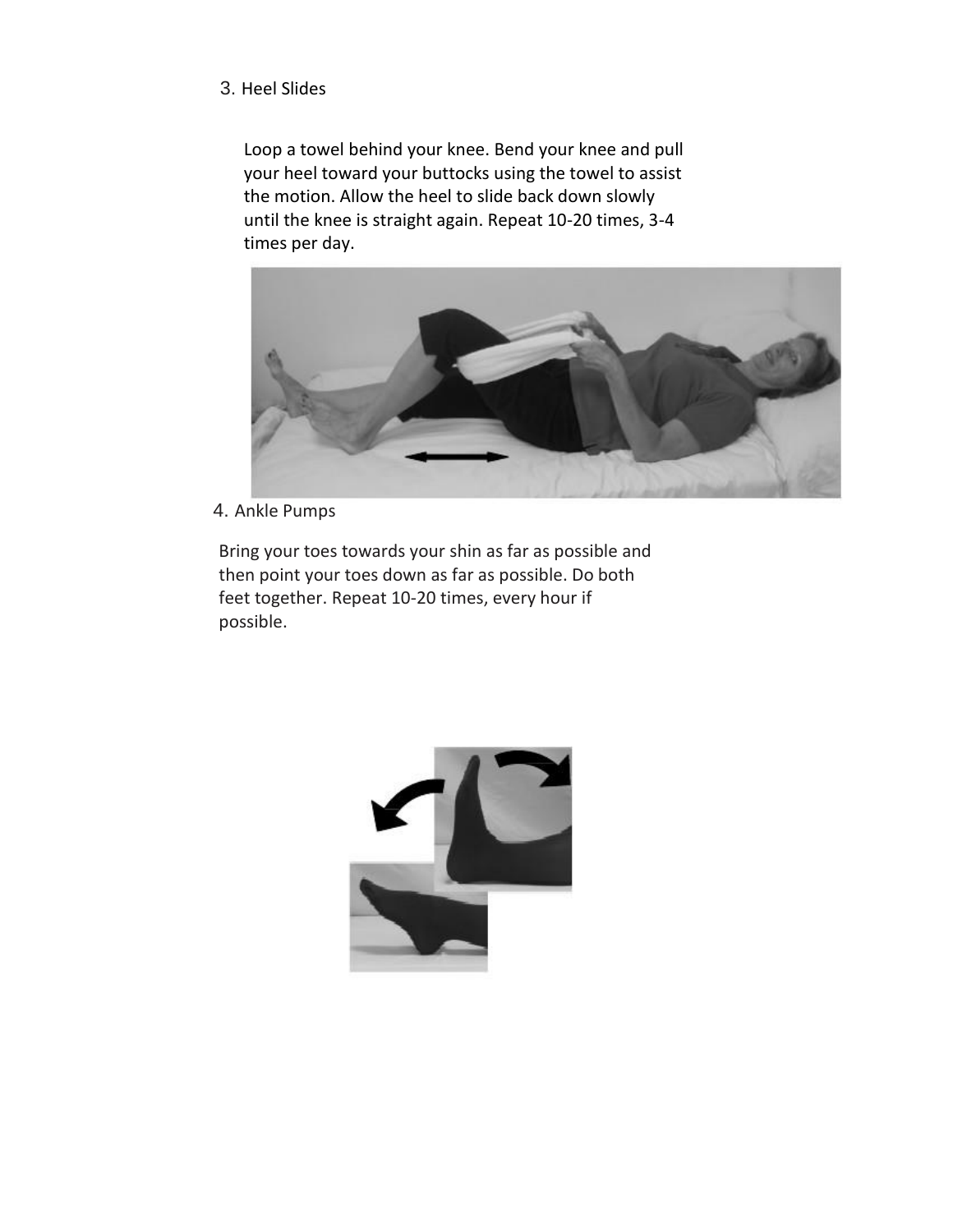#### 5. Short Arc Quads

Place a pillow under your operative knee. Slowly raise the foot up, while keeping your knee on the pillow, until your knee is fully extended. Hold 6-8 seconds. Repeat 10-20 times, 3-4 times per day. This exercise is a more advanced exercise for early stage rehabilitation and should only be completed if your physical therapist feels you have an adequate quad contraction.

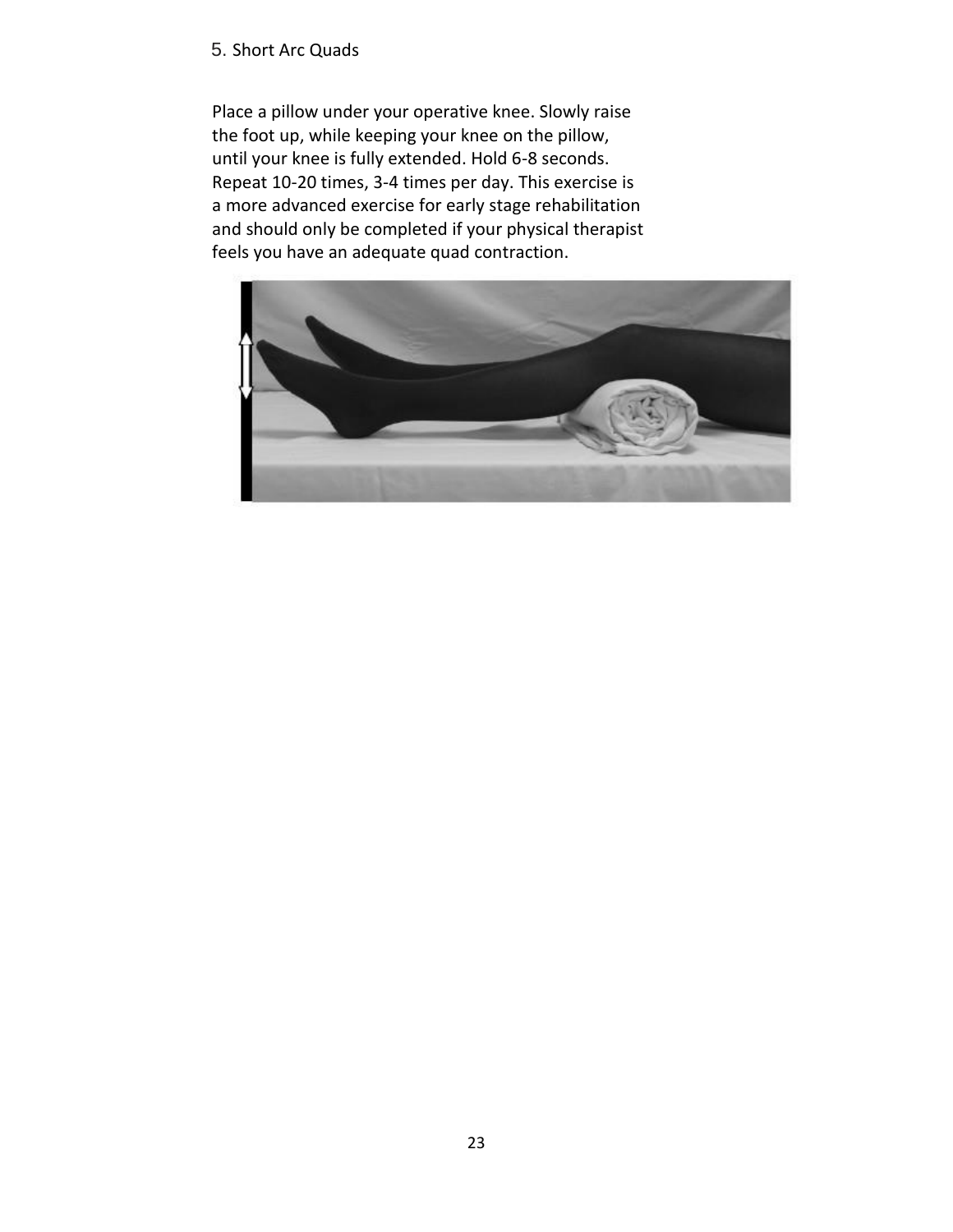### Planning for Your Discharge

#### Discharge Planning

Discharge Planning is an integral part of your hospitalization. Coordinating services, medical equipment and care (as ordered by your doctor) after hospitalization can sometimes take a few hours to several days. This is why discharge planning begins even before arriving at the hospital.

Patient Care Coordinators (also known, as Discharge Planners) are registered nurses. They are available to assess and discuss your needs for post hospitalization care. By doing this they hope to achieve a smooth and successful discharge for you and your family when your doctor feels you are ready.

Some of the areas that Patient Care Coordinators can assist you and your family with are as follows:

- Assistance in determining your medical benefits
- Obtaining Medical Equipment
- Medical Social Worker referrals
- • Transportation coordination Home Health coordination

Patients that have Knee Replacement Surgery are generally discharged 1-2 days after surgery. Please make sure someone is available to give you a ride home as soon as you are discharged.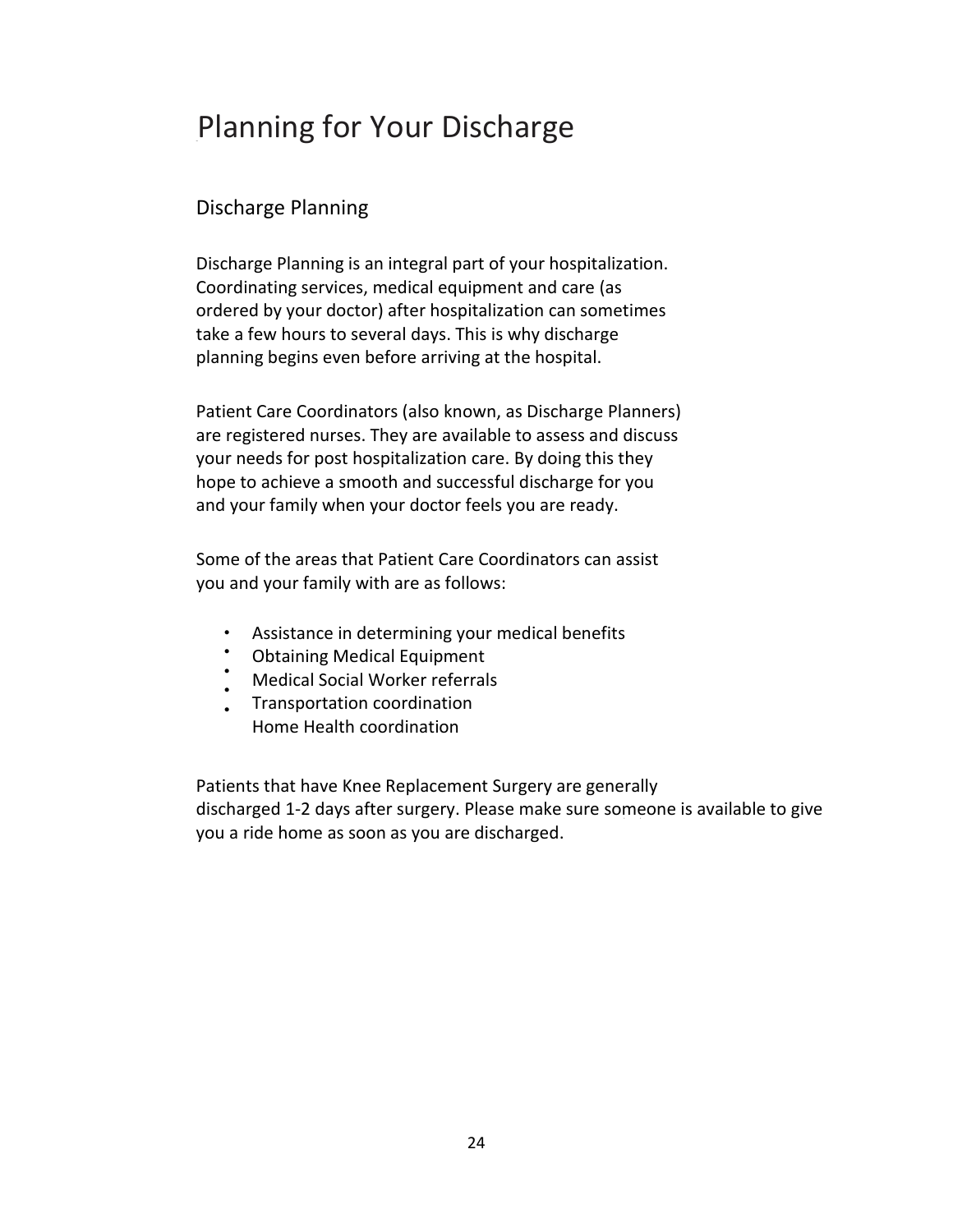#### **Medical Equipment**

Medical equipment and the amount of insurance coverage vary and are determined by your health plan. It is important that you understand which equipment will be covered and which you will need to take on as an additional expense of your surgery.

- 1.) Standard medical equipment that will be needed at the time of your discharge from the hospital is a front wheeled walker.
- 2.) The Doctor may also recommend a bedside commode; this may be covered under your insurance policy if specific criteria are met.
- 3.) Elevated toilet seats and hip kits are NOT a covered benefit by any health plan, and can be purchased at any medical equipment store.

These items can be arranged for by the discharge planning department. If your plan does not cover durable medical equipment, this may be an out of pocket expense for you.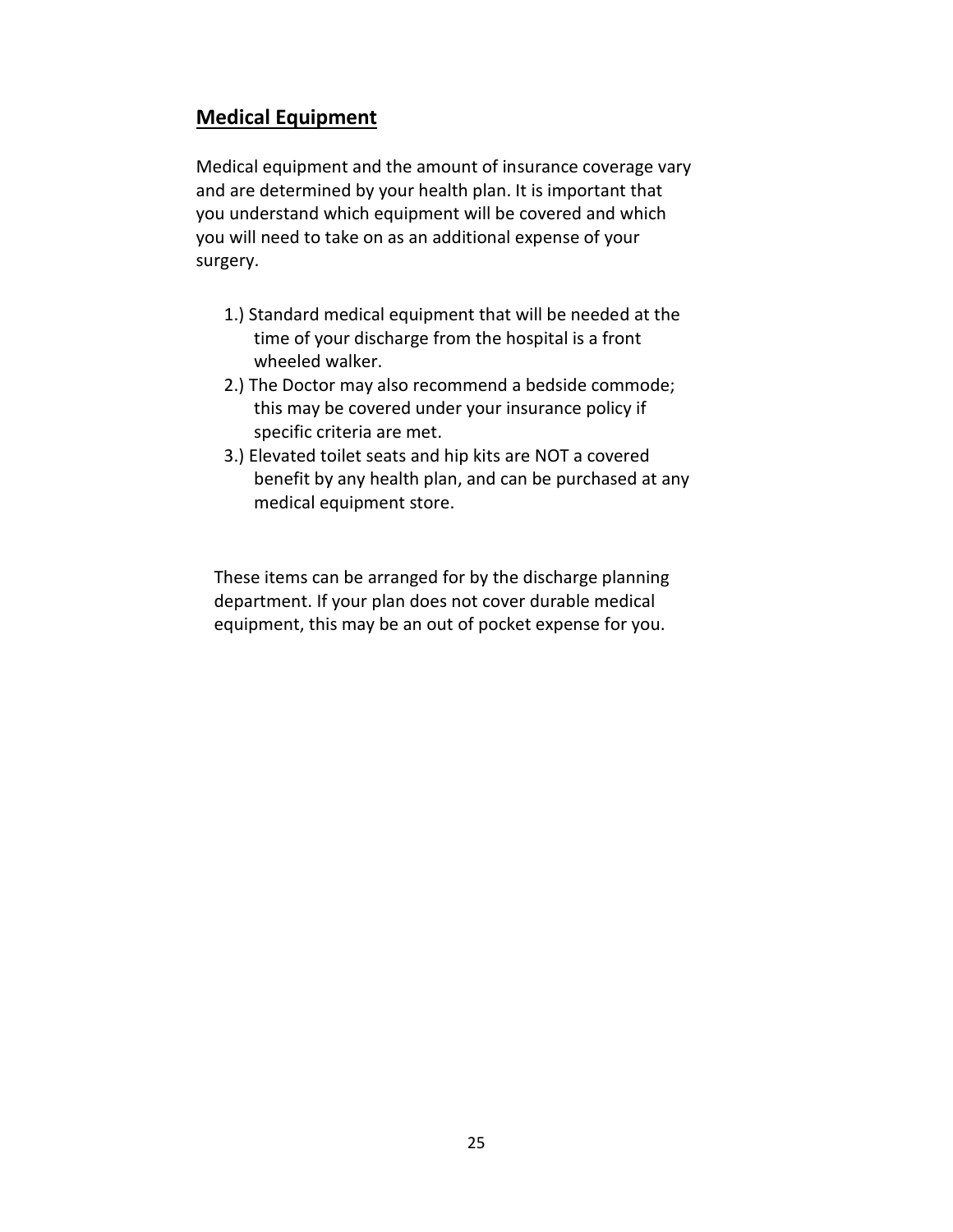#### Home Care

- Use your walker or crutches after surgery. Do not stop using your walker until you are stable and can transition to a cane or no assistive device. Your home health therapists can assist with this transition.
- Use an adjustable commode seat if needed.
- Put frequently used items on counter tops within easy reach.
- Use an assistive device for dressing, such as a sock-aid or dressing-aid for pulling pants up if needed.
- Walk for function only, for the first 2 weeks. This means that it is o.k. to walk in and around your home but don't go outside for extended walks. This may cause more swelling in your knee.
- Do not put a pillow or rolled towel under your operated •knee. This interferes with getting your knee straight.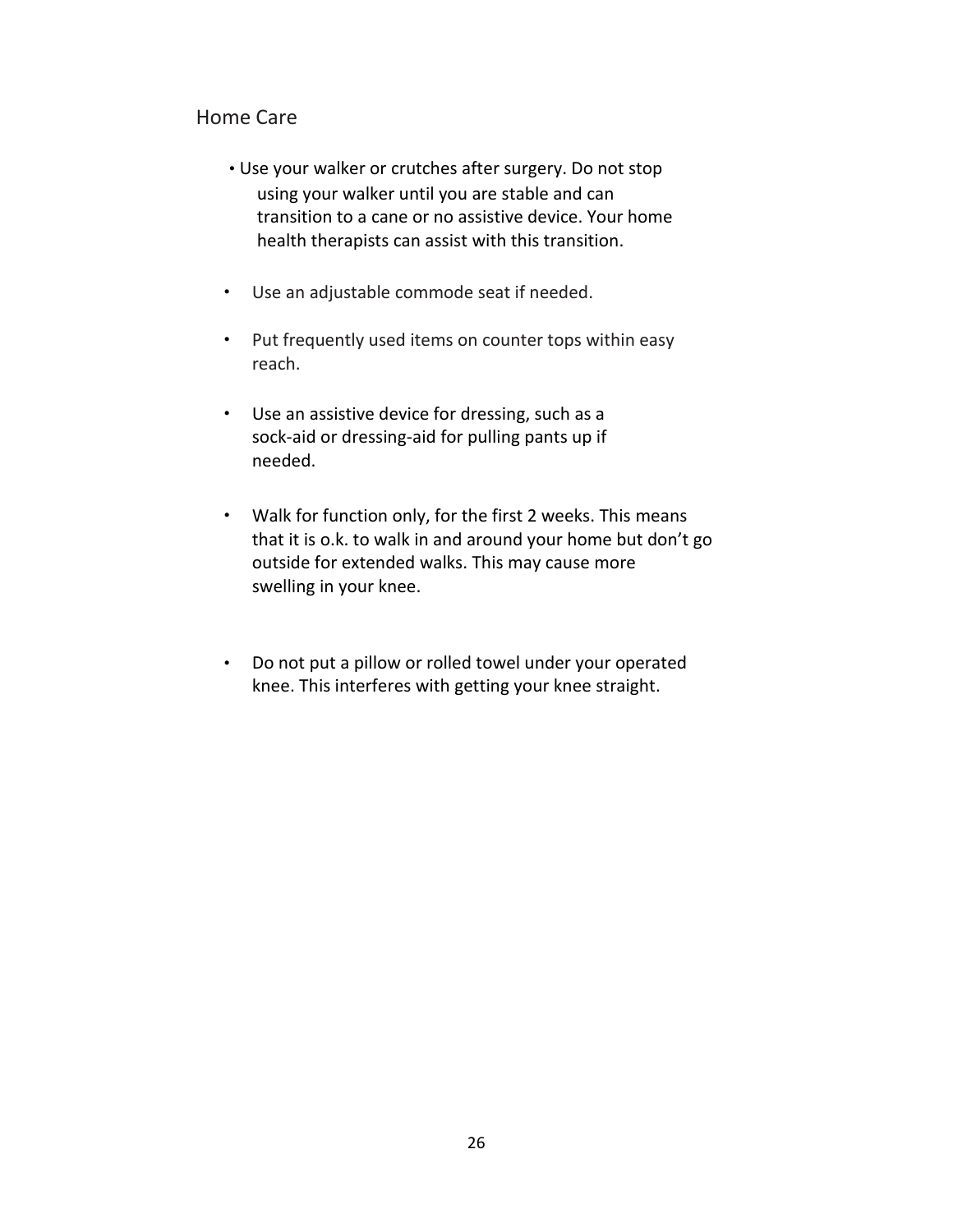#### Pain Control

It is normal to have pain in your knee following surgery. Pain at night can persist for 8-12 weeks after surgery.

- Use your pain medication as needed to manage the pain. Keeping your pain managed will help you do your exercises and prevent loss of motion.
- Keep the leg elevated to reduce the swelling and pressure.
- Use ice on your knee for 15-20 minutes at a time. Repeat this as often as you wish up to one time per hour.
- Do not leave your leg down for long periods.
- If you experience significant pain or swelling, contact your doctor immediately.
- Increase activities gradually. You need to exercise, but don't overdo.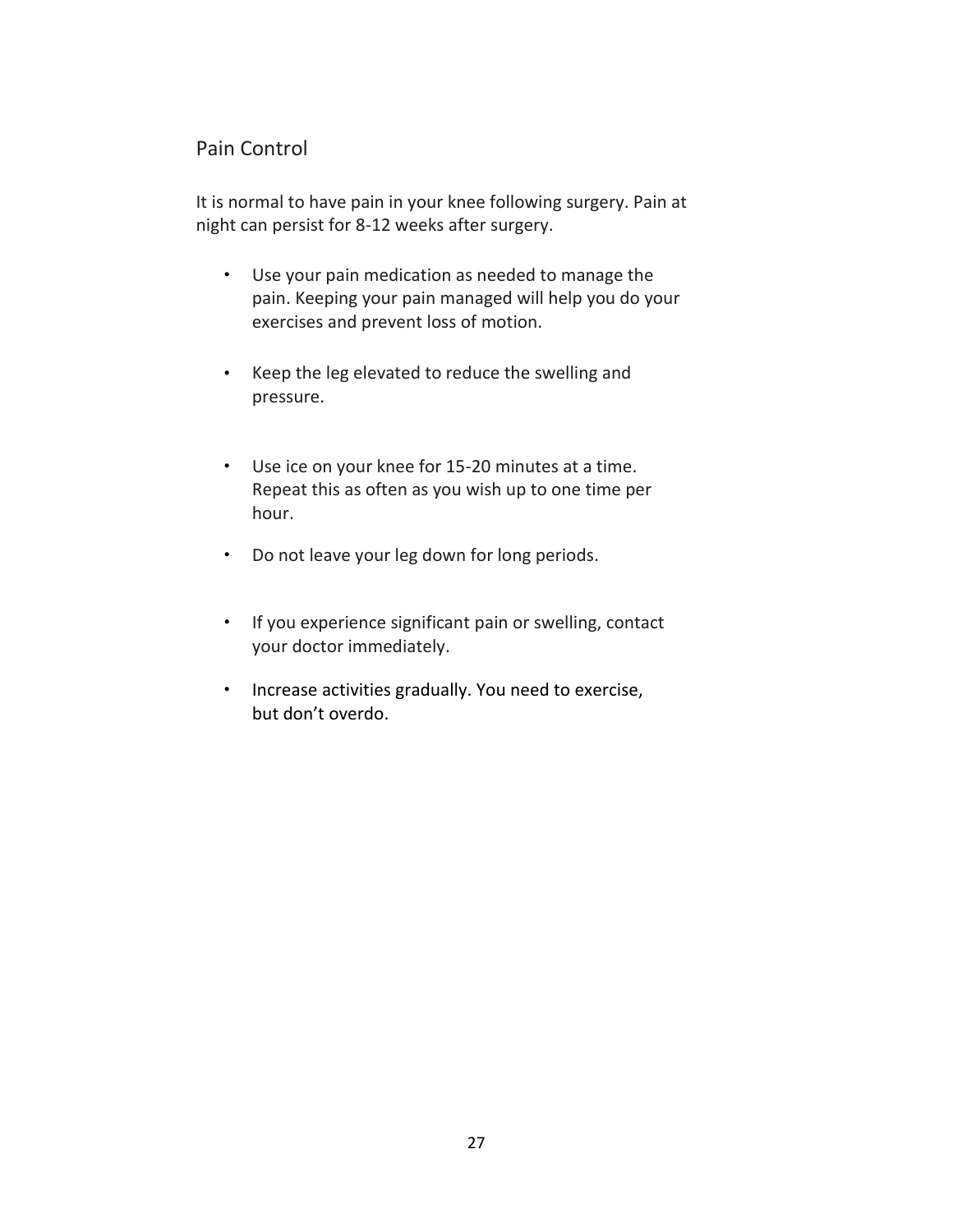#### **Wound Care**

#### Incision Care and Hygiene

In most cases you may shower 5 days after surgery, unless your incision is draining or you are instructed otherwise. After showering, gently pat the area dry. Do not take a bath or go into pools of water until advised by your surgeon after your first postoperative clinic visit.

Keep the area dry and avoid using creams or ointments. Ask a family member to check your incision for signs of redness, swelling, drainage, increased tenderness, or bleeding.

Tell your physician and therapist if you notice any of these signs. The incision was closed with staples or suture. Staples will be removed approximately 2 weeks from your surgery date by the home therapist. Once they are removed, tape-like steri-strips may be placed over the incision and you are not required to cover the steri-strips with a dressing. The steri-strips should not be removed; they should fall off by themselves but may be removed after 2 weeks.

#### When to Call Your Surgeon: Signs of Infection:

- Increased knee or hip pain not resolved with medication
- Increasing pain in your leg or calf tenderness and swelling that does not improve with elevation and rest
- Chest pain and or shortness of breath
- Redness, swelling, drainage, or an opening in your incision
- Temperature of 100.4 degrees F, or above
- Any other symptoms you do not understand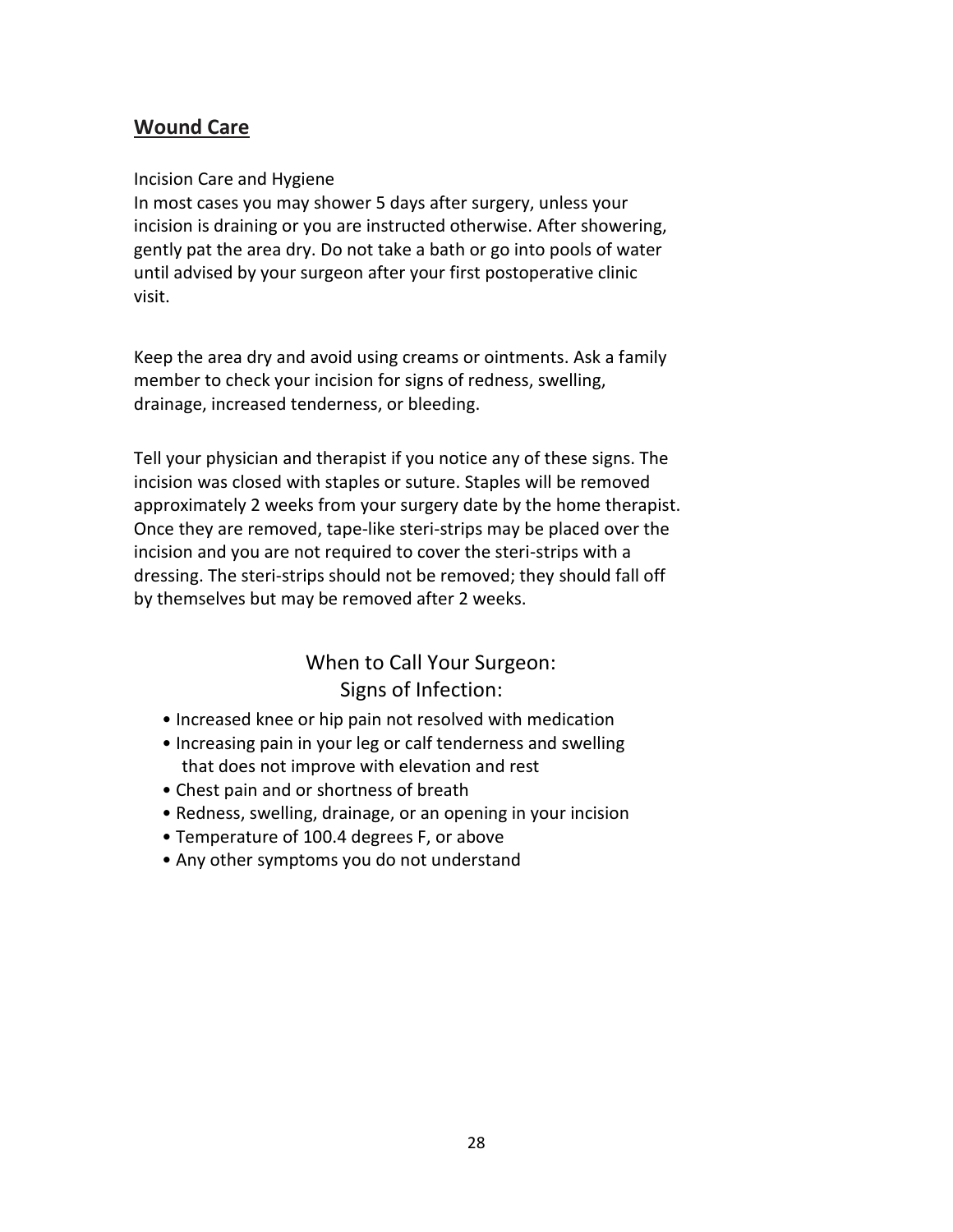#### Medications Used for Anticoagulation

Description: Aspirin and warfarin (Coumadin ®) are "blood thinners" or anticoagulants used to prevent deep venous thrombosis and pulmonary embolism, a condition in which harmful blood clots form in the blood vessels of the legs or lung. Anticoagulants carry a small risk of bleeding if taken exactly as directed.

#### Aspirin

- Take 325mg by mouth daily
- If you miss a dose, take it as soon as you remember but do not double the dose

Warfarin (Coumadin ®) [Refer to Appendix A for detailed instructions]

- If you are prescribed warfarin (Coumadin ®), you will be referred by your doctor to the Outpatient Anticoagulation Service (also known as OACS or "Anticoagulation Clinic"), which is a group of Pharmacist Specialists working closely with your doctor to help manage your warfarin (Coumadin ®) therapy. Your active participation is important to ensure that you receive the best care.
- All warfarin (Coumadin ® ) medication instructions and blood tests will be provided by Anticoagulation Pharmacist Specialists. You can report directly to the lab with the instructions given to you.
- The pharmacist will call you with the results of your blood test and will advise you of any changes in the amount of warfarin you are to take.
- Please follow the warfarin instructions carefully. Take prescribed amount of medication by mouth 1 time a day every day as directed by the Anticoagulation Pharmacist. DO NOT DOUBLE UP ON DOSES or take extra warfarin to make up for a missed dose. See Appendix A, "What You Should Know About Warfarin Tablets", for detailed instructions if you forget to take your warfarin dose or take too much.
- Please inform us of any new medications or any medical conditions you may have.
- Avoid any big changes in the type or amount of food you eat, especially foods rich in vitamin K. See Appendix B, "Nutrition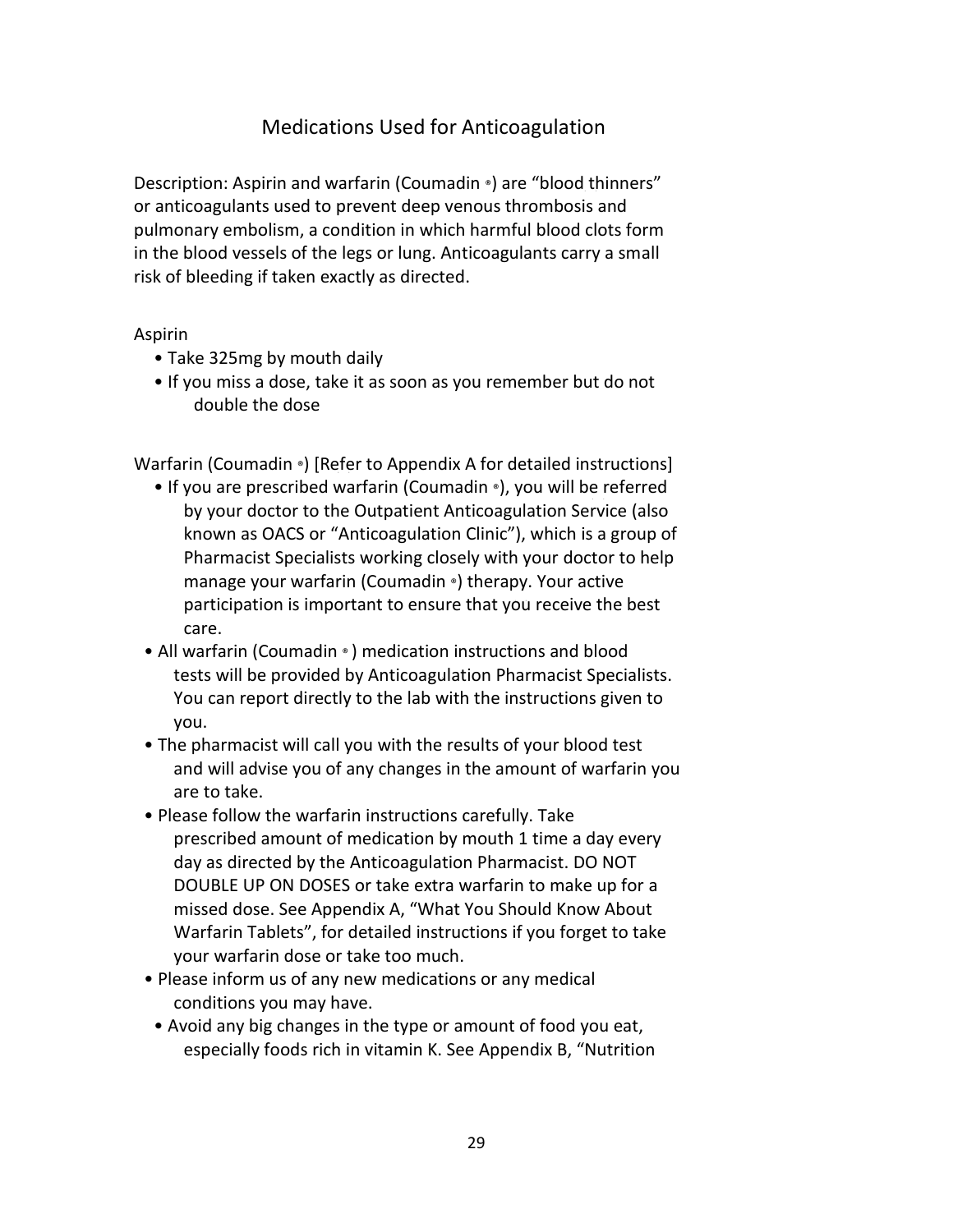Keynotes: Dietary Guidelines for Vitamin K and Warfarin (Coumadin)" for more detailed information.

• Keep medications out of the reach of children.

Common Anticoagulant Side Effects:

Because warfarin is a blood thinner, the most common side effects are related to bleeding.

Common side effects that may occur include gum bleeding from brushing your teeth (use a soft bristle toothbrush), nosebleeds, and small bruises. Some of the more serious side effects need to be reported to your doctor or anticoagulation pharmacist right away.

Serious side effects (seek immediate medical attention):

- Unusual vaginal bleeding or heavy/prolonged menstrual bleeding
- Red or black, tar-like stools
- Red or dark brown urine
- Bleeding that does not stop when you cut yourself
- Unusual bleeding or bruising anywhere on the body
- Unusual pain, swelling, or discomfort
- Coughing up blood
- Vomit that is bloody or looks like coffee grounds
- Shortness of breath or chest pain for an unknown reason
- Severe headache
- Dizziness/fainting
- Unusual or persistent tiredness/weakness
- Difficulty swallowing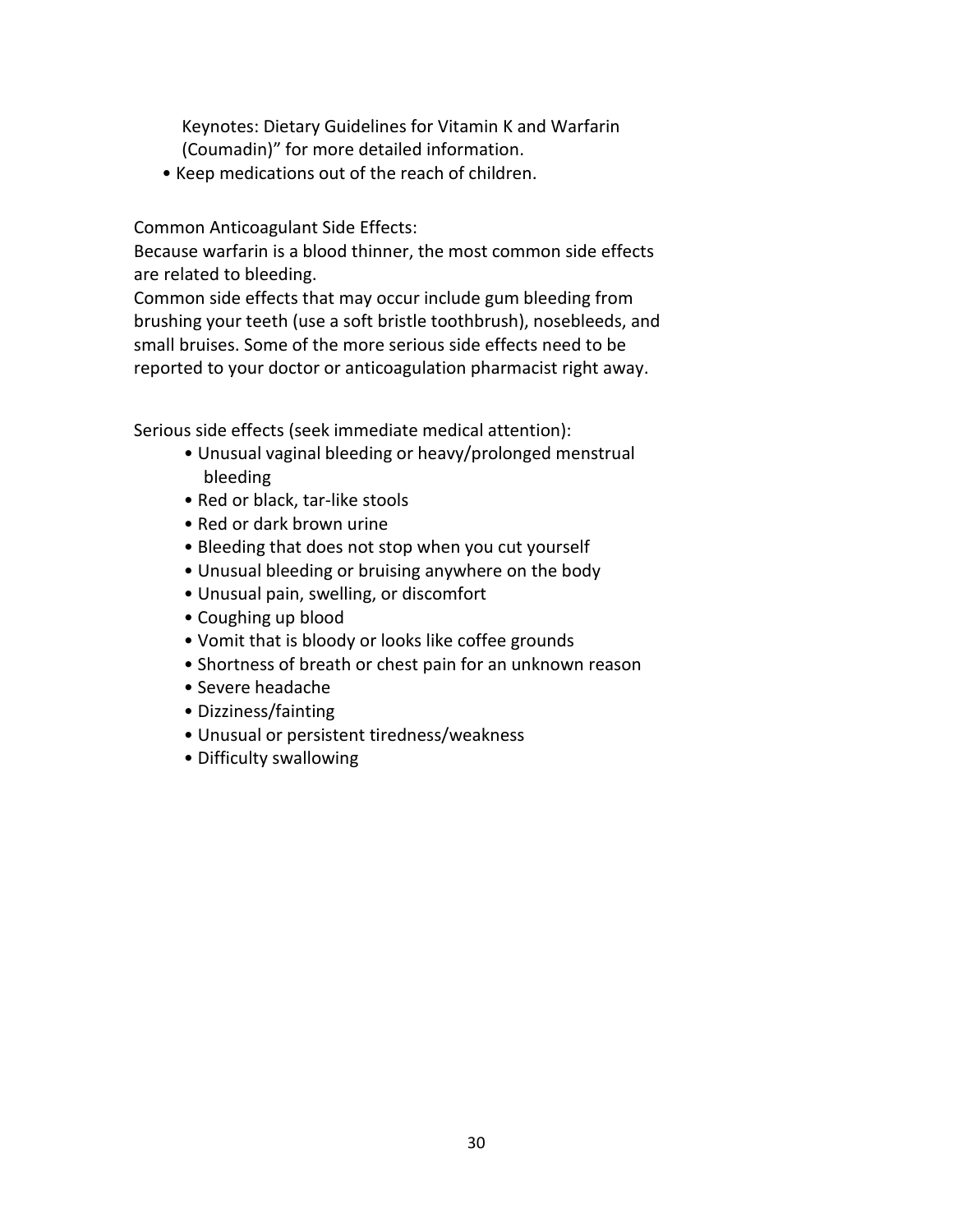#### **Important Reminders**

Be aware that your prosthesis may activate metal detectors. You may acquire a temporary disabled parking permit from the Department of Motor Vehicles. Forms are available in the Orthopedic Clinic.

If you are scheduled for dental work, you may need to take antibiotics. Prophylactic antibiotic therapy will prevent spread of infection to your prosthesis.

#### **Do Not's for Knee Patients**

- Do Not twist your knee. This can happen if you rotate your body without moving your feet. It is important that you think about your leg movement before activity begins.
- Do Not sit in armless chairs. Chair arms are useful to aid in rising to a standing position.
- Do Not get up from a chair until you have moved to the edge of the chair. Place your involved leg in front of you, with your uninvolved leg well under you. Keep your involved leg in front of you while you are getting up.
- Do Not sit in chairs with roller wheels.
- DO NOT sit in a bathtub. Use a shower stall, or use a shower seat for safety.
- DO NOT try and carry anything in your hands while you are walking with your walker. Use a walker bag if necessary.
- DO NOT wear high-heeled shoes. Wear low or flat, closed toe and heel, supportive shoes for optimum safety.
- DO NOT forget to keep your house free of clutter. Walkers and canes require more room to maneuver than you may think.
- DO NOT have any throw rugs in your walking path. Walkers and canes require more room to maneuver than you may think.
- DO NOT perform high impact activities such as running, jumping or race walking.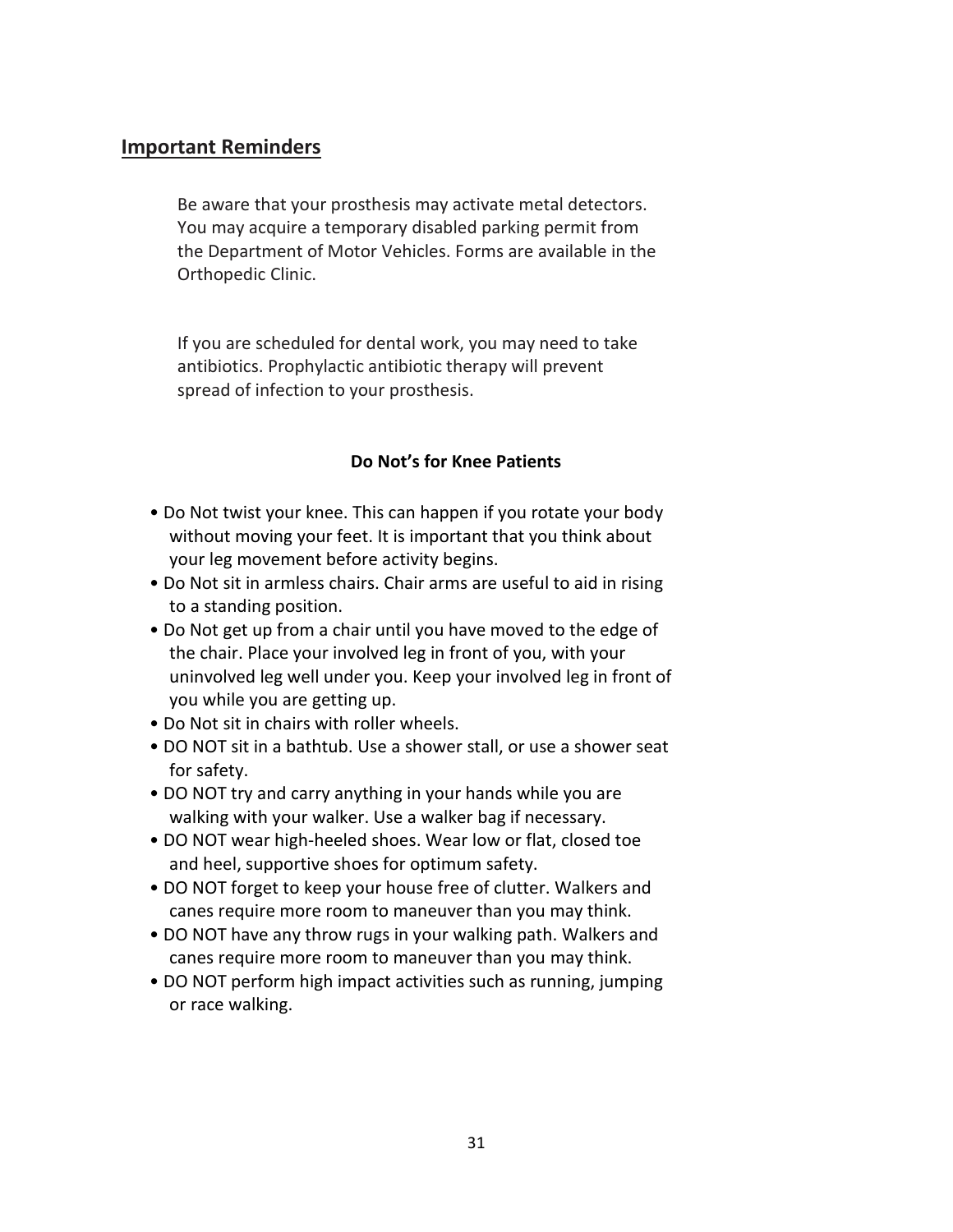#### **Commonly Asked Questions after Total Knee Replacement**

Q. How do I bandage my knee?

A. Keep the bandage (Aquacel AG dressing) that you received in the hospital on your knee until seen at your postoperative appointment. If the bandage has blood on it, you may call the Ortho Clinic to schedule a cast room visit for a dressing change. If there is active bleeding or if there is continued spotting on the bandage on the 5th day after surgery, you need to be seen in the Orthopedic clinic. Call us to schedule an appointment (951) 486-7508.

Q. Should I be worried about swelling in my knee or leg? A. Swelling is a common and normal part of healing. Rest, Ice and Elevation can help reduce swelling in your knee and leg.

Q. Should I be worried about numbness or tingling in my leg? A. Numbness and tingling can commonly occur due to swelling in the leg. Rest, Ice and Elevation can help reduce swelling in your knee and leg and therefore reduce numbness and tingling.

Q. Should I be worried about redness or bruising? A. It is normal to have some skin color changes including some redness or bruising after surgery. Keep track of the discoloration. If there is redness and it is getting bigger, then you need to be seen in the Orthopedic clinic. Call us at (951) 486-7508 to make you an appointment. Bruising will typically resolve on its own and you can discuss it with your surgeon at your first visit.

Q. When should I expect to have a bowel movement? A. We would like for you to have had your first movement at the hospital. If not, then we would expect you to have one within 3 days of arriving home. You should have a high fiber diet and use stool softeners at home due to the strong pain medications that also cause constipation. You can try over the counter laxatives as well. If you have not had a movement by the 3  $rd$  day of being home, then please call us at (951) 486-7508 for further instructions.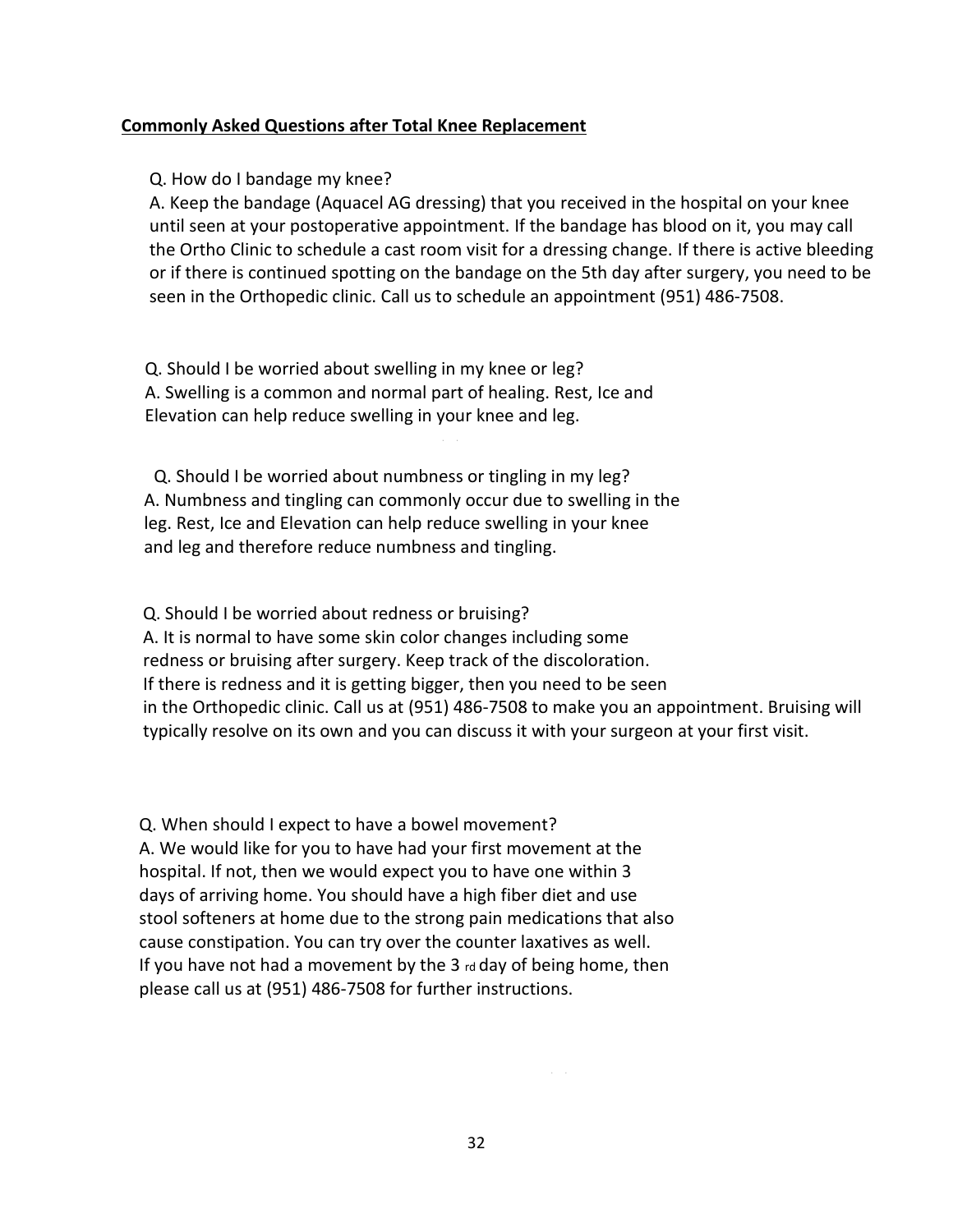- Q. I haven't heard from Home PT (Physical Therapy) or Home Health. Who should I call?
- A. Call the Case Management Dept at (951) 486-5118.
- Q. My in home PT has ended. Do I need outpatient PT?
- A. Home PT will usually last for 2 to 3 weeks. After this, you should continue your exercises and expect to start outpatient PT for another few weeks. A key focus early after surgery is to get the knee fully straight. There, therapists will determine your PT needs and we do not extend PT unless recommended. We encourage you to perform the exercises on your own.
- Q. When can I take a shower?
- A. Remove your knee dressing and shower 5 days after surgery.
- Q. How often should I exercise and how far should I try to walk?
- A. Mild or moderate exercise is beneficial. Excessive exercise can be painful and possibly harmful. Your physical therapist will supply a list of exercises in the hospital for you to continue at home in addition to the exercises we have provided below. If you experience increased soreness that lasts for more than two days, you may want to decrease your activity slightly until you feel ready to progress.
- Q. How long will I have to use a walker after surgery? A. Most patients will use a walker for up to 4 weeks after surgery
- Q. Should I use ice packs?
- A. Ice may be used to help relieve pain and reduce swelling. Apply for 15 to 20 minutes followed by 15 to 20 minutes off for a couple hours per day.
- Q. Should I put lotion on my incision?
- A. Not until after your first postoperative visit with your surgeon. When your incision is healed, it is permissible to apply creams and ointments. They are not necessary for healing, but may help prevent itching and stretching sensations. Circular application of lotion over and around the healed incision will also help with the proper scar mobilization and prevent the formation of adhesions, which may limit proper motion of your knee.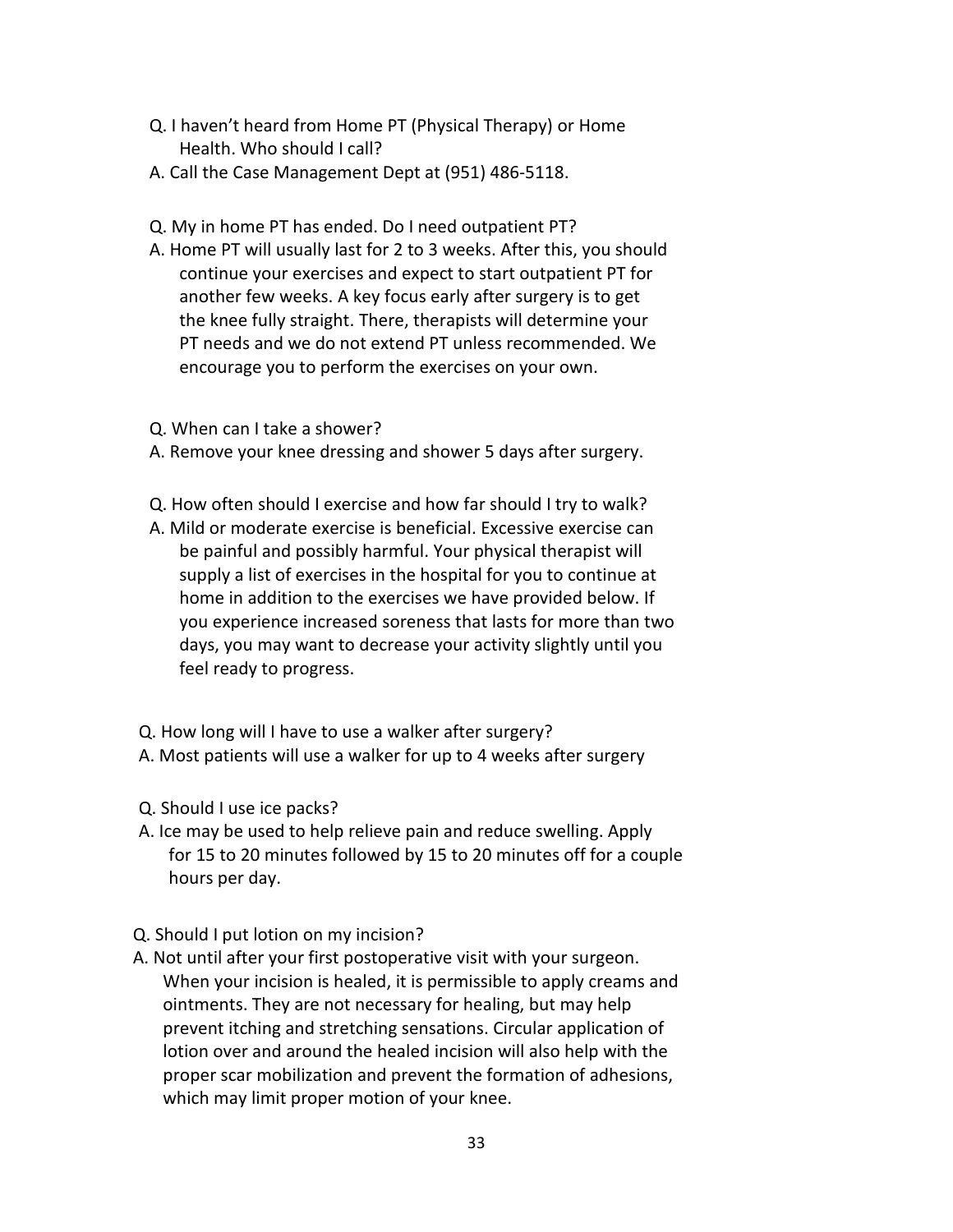- Q. My pain medication is not adequately controlling my pain. What should I do?
- A. You have been given strong narcotic medications to help control the pain. You will not be pain-free, but our hope is that your pain is at a tolerable level. Rest, ice and elevation can also help reduce pain. If your pain is not improving with time, then please call (951) 486-7508 to discuss it further.
- Q. How do I get more pain medication?
- A. Most patients will be given a couple of refills for their pain medication. Simply call the your pharmacy. If you do not have a refill then please contact us at (951) 486-7508 to discuss further. On weekends or after hours please call the operator (951) 486-4000 and ask for the Ortho doctor on call.
- Q. Will the pain in my knee stop?
- A. As you recover the pain in your knee will lessen. Your new knee as well as compliance with your prescribed exercise program should relieve the pain and stiffness you experienced before surgery. The goal of a total knee replacement is a painless knee; nonetheless there will be a small percentage of patients that continue to have some level of pain. It is important to remember that even with a total knee replacement the knee is not "normal" and may always feel somewhat different.
- Q. What sort of recreational activities can I participate in after my knee replacement?
- A. These items should be individually discussed with your physician.

 Typically, we recommend low impact activities like walking, cycling, golfing, doubles tennis, dancing and swimming once your knee is completely healed. As your knee heals and strengthens, you will become more active. Eventually, you may be able to enjoy your favorite activities again.

Q. How long should I take Iron after surgery?

A. We encourage you to take Iron supplements with a multi-vitamin that includes Vitamin C and Zinc for 3 months following surgery.

Q. How long will I be off work after surgery?

A. You should have been given an off-work note for 90 days. Most patients are able to return to work sooner, but this can be addressed with your surgeon on your follow-up visit.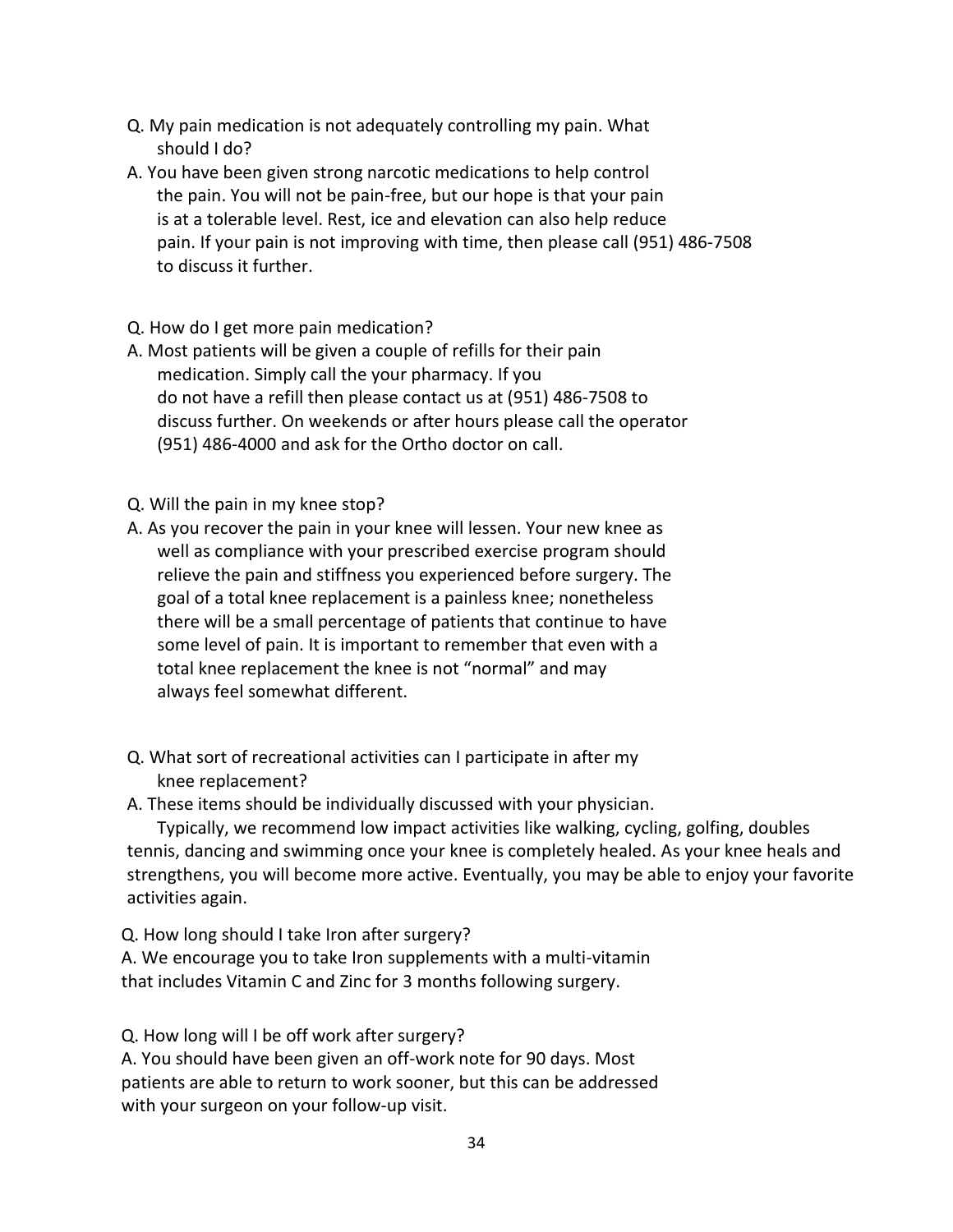Q. How do I get a piece of Medical Equipment such as a raised toilet seat, shower chair, bathroom handrails, etc?

A. These are *non-covered items* that you will need to purchase. Your Clinical Case Manager will provide vendor resource information so that your equipment needs can be met.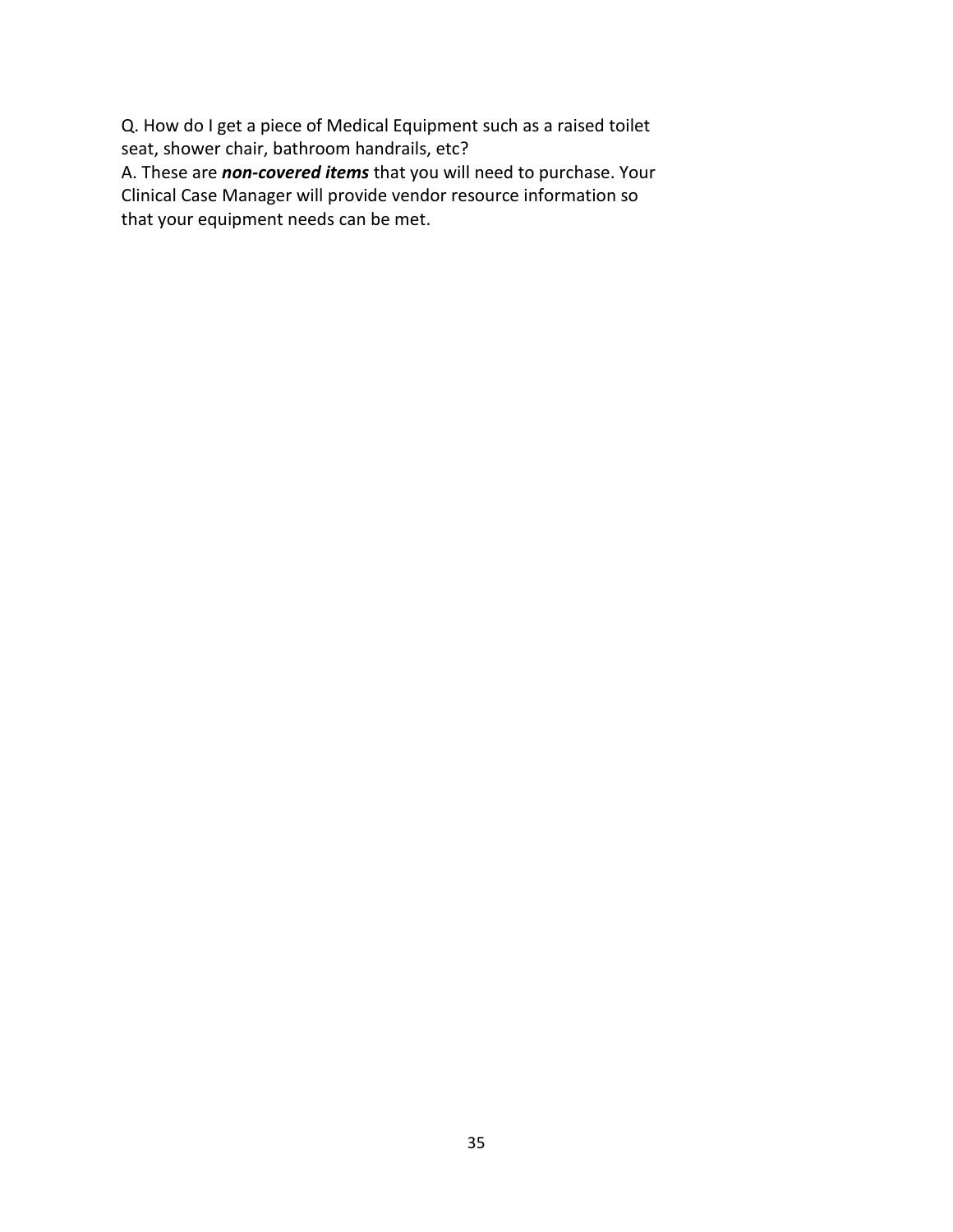#### **Exercises for Total Knee Replacement**

The following pages contain a set of exercises you will be required to perform before and after surgery. These may be started now.

- The exercises should be performed beginning today until the time of your surgery.
- Perform the exercises two to four times a day, 10 repetitions with each leg.
- Walk as much as is comfortable, wear good shoes when you walk.
- Gentle exercises help strengthen the muscles around your knee.
- Practice the following exercises before your surgery to give yourself the advantage of the strongest leg muscles possible.
- These exercises will be reviewed with you by your physical therapist after your surgery.
- You will be doing some of these exercises every 1-2 hours on you own while in the hospital and at home.
- Do not hold your breath while doing exercises.
- The exercises also include arm strengthening. These are important to prepare your arms to support some weight when you begin walking with a walker after surgery.

During your hospital stay

- Start the exercises the day of your surgery. Prior to discharge you will be instructed in a home program.
- Perform 10 of each exercise 3 to 4 times a day while you are in the hospital or as instructed in a home program.

After discharge from the hospital

- A daily exercise program once you return home is extremely important in order to maintain strength and to maximize function in your knee.
- Your goal is to attain 125 degrees of bending (flexion) and it is especially important to be able to fully straighten (extend) your knee.
- Exercise will also promote more rapid recovery from the surgery

and prevent the formation of blood clots or leg weakness. We recommend these exercises be performed three or four times per day, 10 repetitions each time.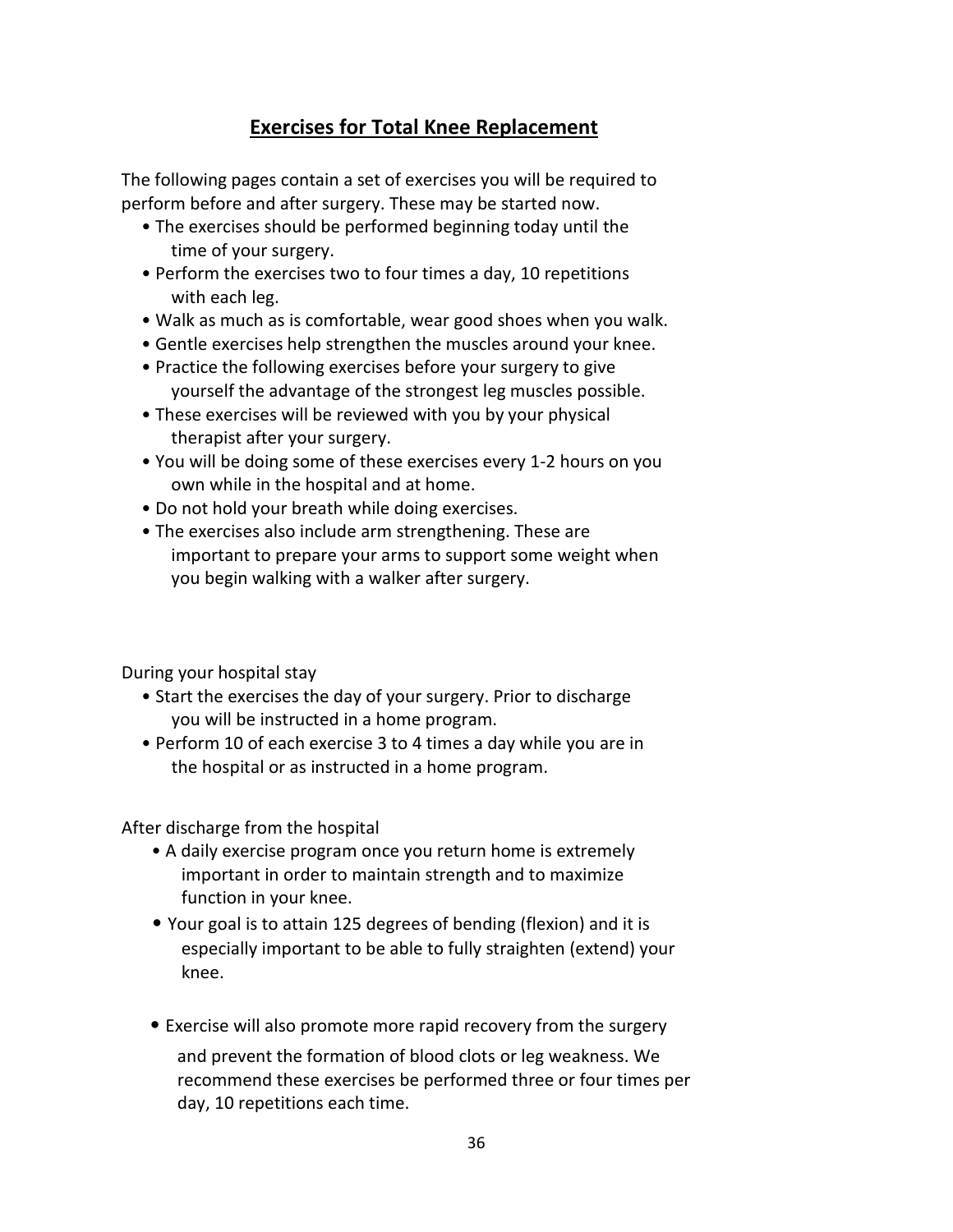#### Knee Exercises

Ankle Pumps- This exercise is done frequently during the day to promote good circulation and to assist in the prevention of blood clots. This is a simple exercise in which you pump your ankles up and down slowly with many repetitions.

Quadriceps Sets (tightens the thighs)- This exercise strengthens the quadriceps muscle on the front of your thigh. These muscles give your hip the stability and keep your knees from buckling while you are walking. This exercise is done by tightening your thigh until the back of the knee is flat on the bed, holding this straight leg position for the count of 10 seconds.

Hamstring Sets (tightens the back of the thigh)- This exercise will strengthen the muscles located on the back of your thigh. This is done by bending the knee very slightly and pushing down with the heel into your bed, holding for the count of 5.

Gluteal Sets (buttock pinches)- This exercise strengthens the gluteus maximus, which is a very important muscle for walking and stair climbing. This is done by pinching your buttocks together and holding the contraction for the count of 5.

Hamstring Stretch- This exercise will help you regain extension in your knee. Keep the knee as straight as possible when you stretch. Sit on a firm surface with one leg out in front and slowly lean forward, trying to touch your toes. Keep your head up and lead with your chest. Do Not Bounce. Hold the stretch for 15 seconds.

Hip Flex Supine- This exercise helps strengthen your hip and knee. Keep your involved knee as straight as possible as you lift the leg. Lie on your back with uninvolved knee bent as shown. Raise your surgical leg only 6 to 8 inches. Hold the lift for 6 seconds and slowly return to the starting position.

Sitting Knee Extensions- This exercise helps strengthen your thigh muscles. Be sure to remain sitting as straight as possible in the chair as you exercise. Sit, with both legs bent and straighten your surgical knee slowly as far as you can. Return slowly to the starting position.